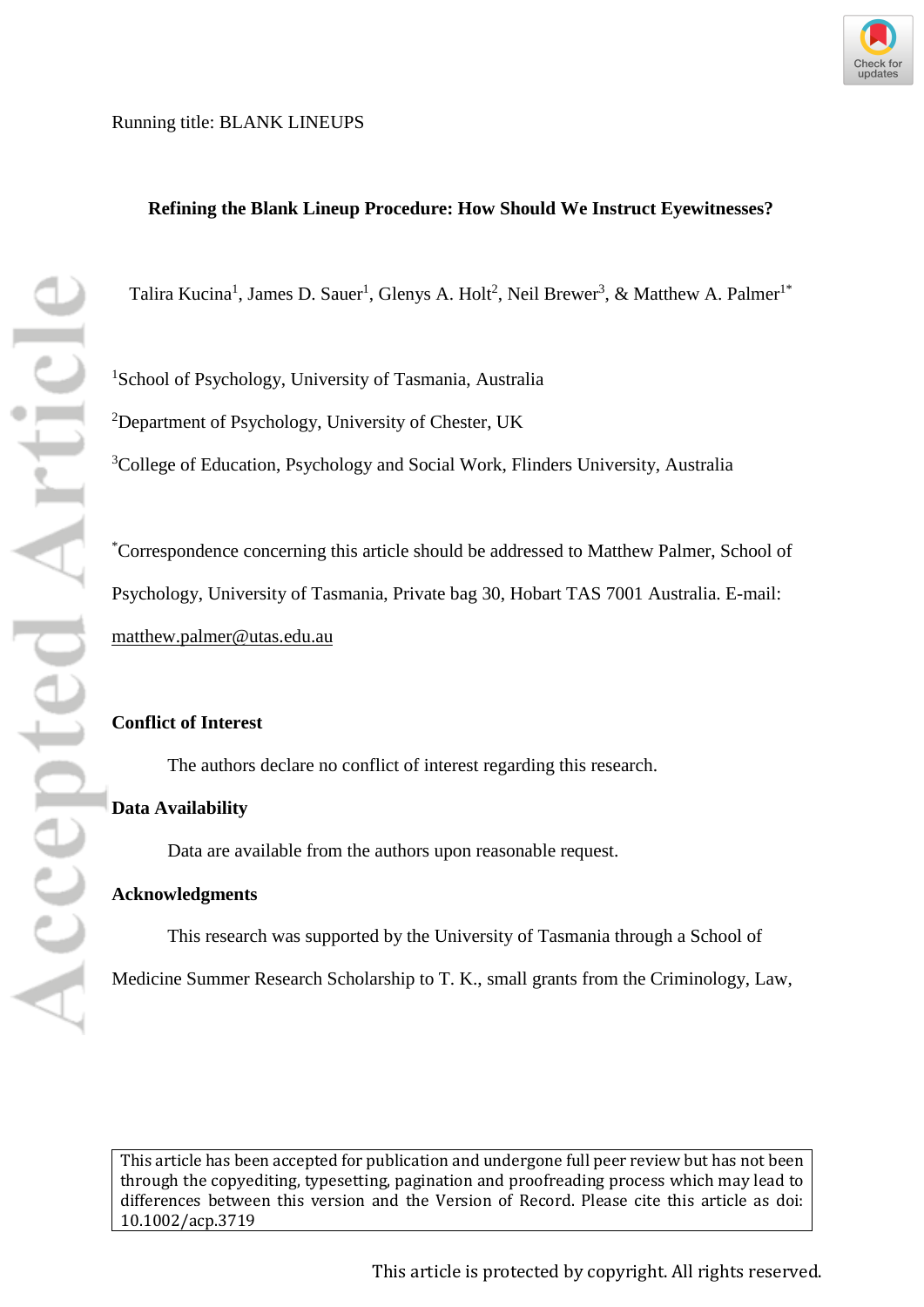and Policing Research Group and the Institute for the Study of Social Change, and by Australian Research Council grant DP140103746 to M. Palmer et al.

Word count: 8266 (including references)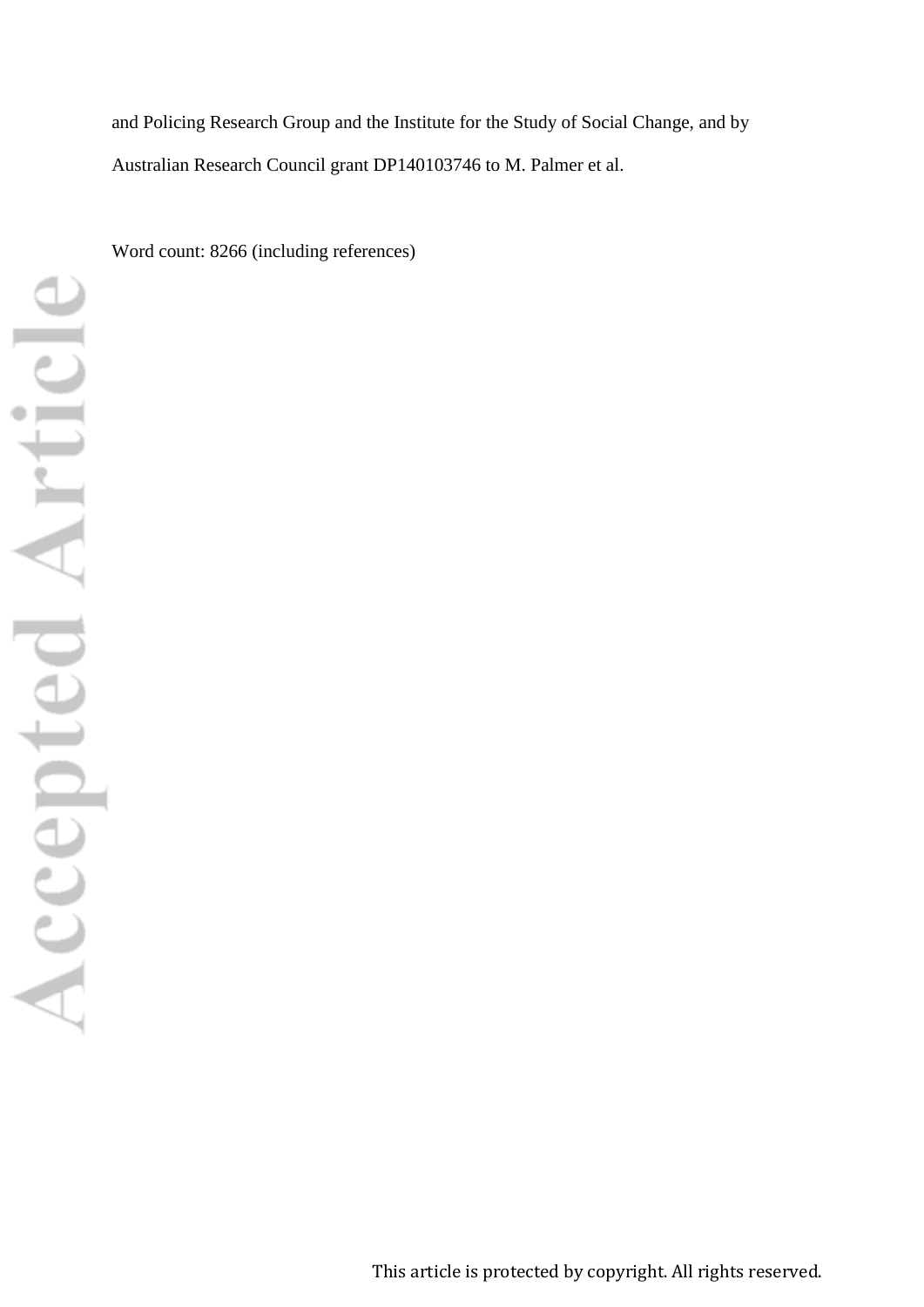### **Abstract**

Presenting a blank lineup—containing only fillers—to witnesses prior to showing a real lineup might be useful for screening out those who pick from the blank lineup as unreliable witnesses. We show that the effectiveness of this procedure varies depending on instructions given to witnesses. Participants ( $N = 462$ ) viewed a simulated crime and attempted to identify the perpetrator from a lineup approximately one week later. Rejecting a blank lineup was associated with greater identification accuracy and greater diagnosticity of suspect identifications, but only when witnesses were instructed prior to the blank lineup that they would view a series of lineups; the procedure was ineffective for screening when witnesses were advised they would view two lineups or received no instruction. These results highlight the importance of instructions used in the blank lineup procedure, and the need for better understanding of how to interpret choosing patterns in this paradigm.

**Keywords:** eyewitness identification; blank lineup; confirmation bias; lineup instructions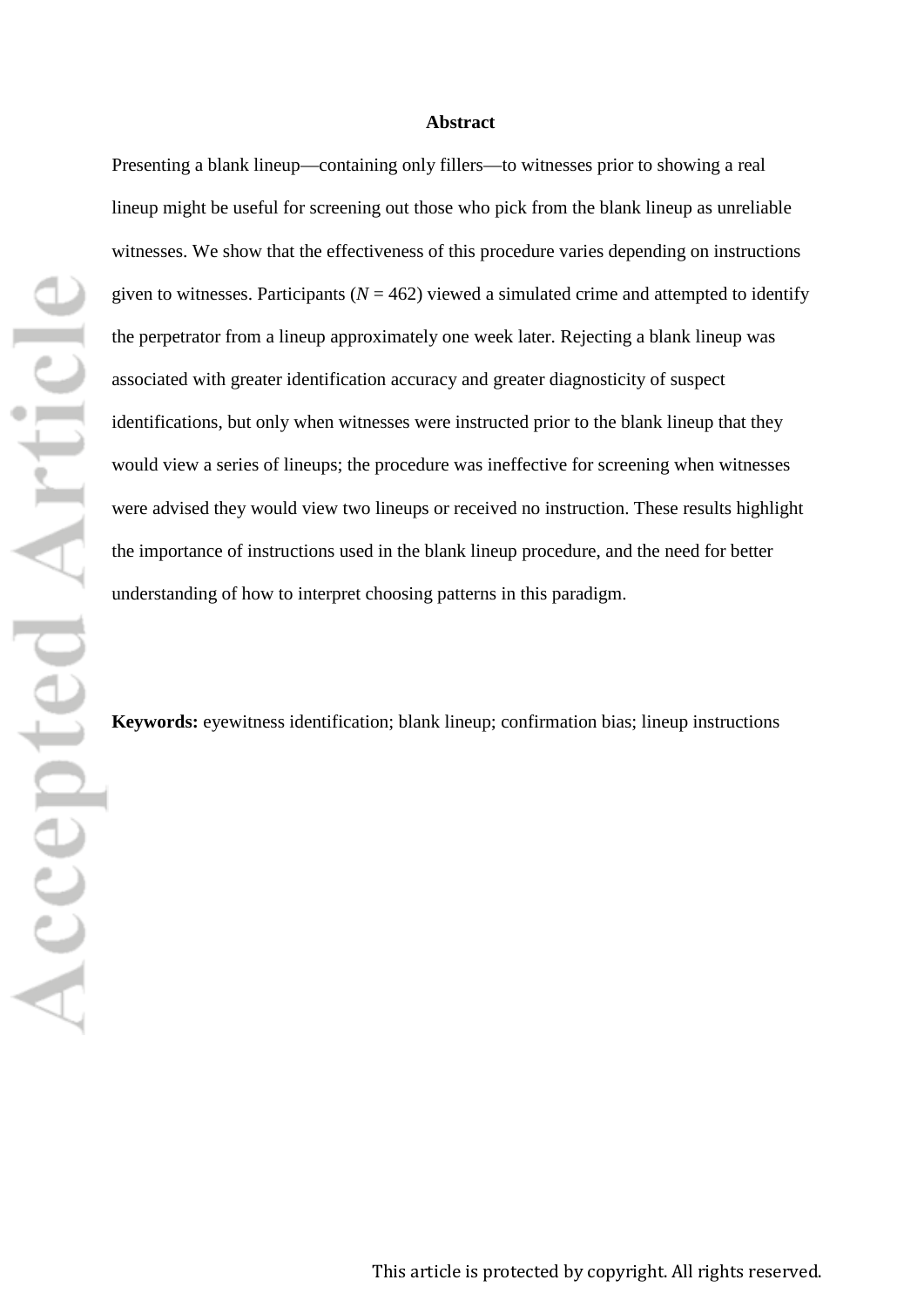Eyewitness errors can have devastating consequences in the criminal justice system (e.g., Innocence Project, 2018). To mitigate the impact of eyewitness errors, researchers have attempted to develop procedures that enhance the accuracy of identification decisions, and help legal professionals evaluate the likely accuracy of identification decisions (e.g., Wells et al., 1998). One example is the blank lineup procedure (Wells, 1984). Prior to showing the witness a lineup that contains the police suspect (the *real lineup*), the witness is shown an additional lineup that contains only known-to-be-innocent fillers (the *blank lineup*). This procedure was designed as a method of screening witnesses in terms of the reliability of their identification decisions. Witnesses who choose from the blank lineup (*initial choosers*) can be screened out as poor witnesses who tend to pick from lineups too liberally and likely have poor memories of the culprit. Those who reject the blank lineup (*initial non-choosers*) can be regarded as relatively reliable. (Note that this does not imply that identification evidence from initial non-choosers should be assumed to be accurate; it must be evaluated, and other case evidence taken into account.)

The blank lineup procedure has received little attention from researchers and has not come into common use in police investigations, perhaps in part because at the time of development, there were practical constraints on the ability of investigators to locate suitable fillers for an extra lineup (Lindsay & Wells, 1985). However, there is legal precedent for courts to uphold a suspect's request for a blank lineup procedure to be used (Hibel, 2006; United States v Crouch, 1979; United States v Tyler, 1989), and the increasing availability of large databases of filler photographs and the use of computer-administered photo- or videolineups (e.g., Cutler, Daugherty, Babu, Hodges, & Van Wallendael, 2009; Memon, Harvard,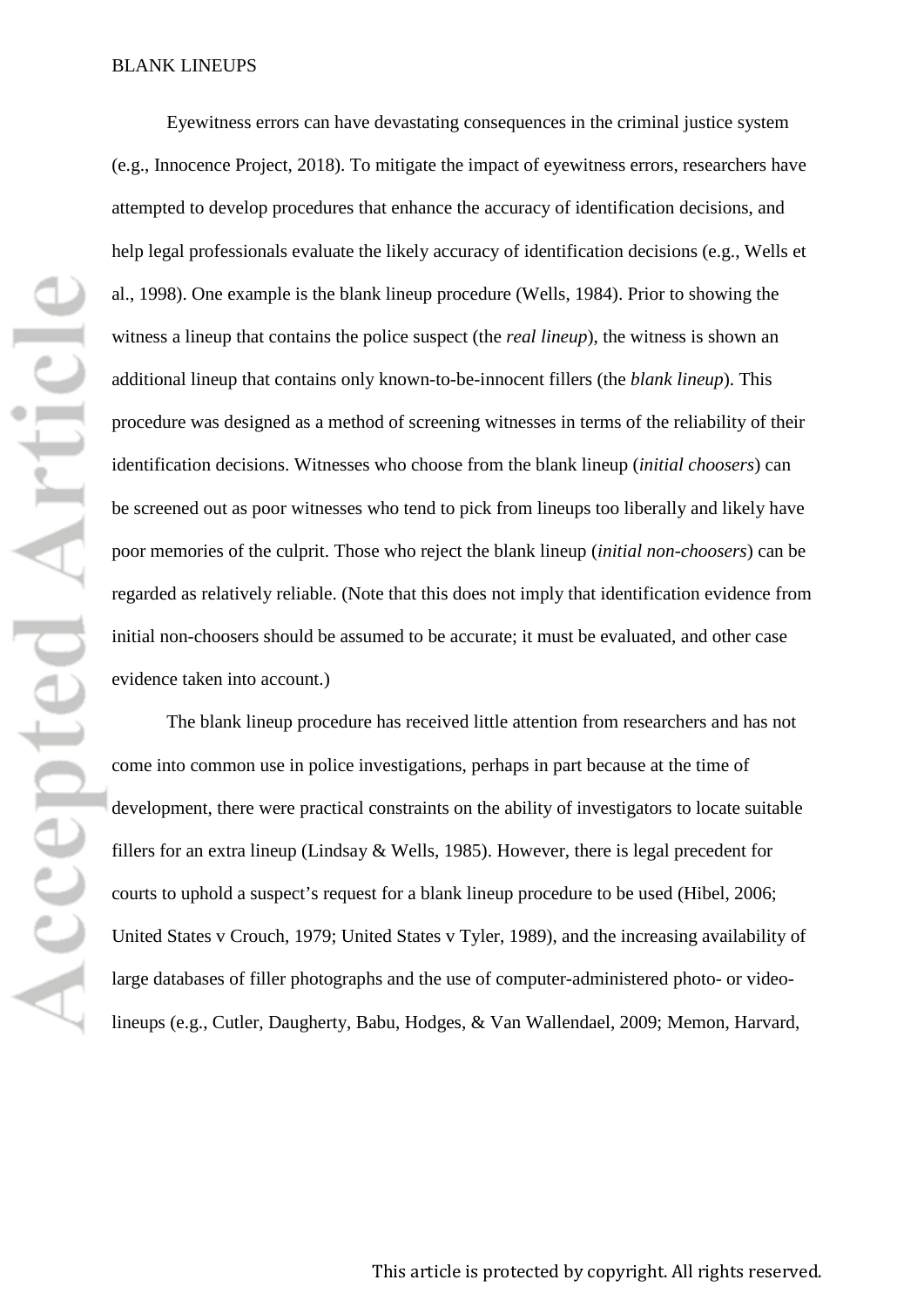Clifford, Gabbert, & Watt, 2011) mean that procedures involving multiple lineups are now much more feasible for use in police investigations (Palmer, Brewer, & Weber, 2012).

We refined the blank lineup procedure by modifying the instructions given to witnesses. Prior research—described below—has shown that various cognitive mechanisms influence witnesses' responses to a blank lineup and a subsequent real lineup. Our premise was that the specific instructions given to witnesses would influence the operation of these different mechanisms; the goal was to develop instructions that would enhance the usefulness of the blank lineup procedure as a screening tool for evaluating the reliability of witnesses.

### **Cognitive Processes in the Blank Lineup Procedure**

**Relative versus Absolute Judgment Strategies.** In the original rationale for the blank lineup procedure, Wells (1984) distinguished between two types of decision strategies that eyewitnesses could adopt when viewing a lineup. With an *absolute judgment strategy*, identification decisions are based on the degree of match between the lineup members and the witness's memory of the perpetrator. With a *relative judgment strategy*, witnesses compare lineup members and choose the one that most closely resembles their memory of the perpetrator, regardless of the degree of match. Relative judgments increase the likelihood that innocent suspects will be falsely identified because, when the culprit is not in the lineup, witnesses tend to choose the best available lineup member (Wells, 1993). Any given identification decision is unlikely to be wholly relative or absolute, but the proportional contribution of the two processes can vary such that some decisions involve more relative judgment than do others. Although there is debate about the definition of these processes and the extent to which they can explain identification decisions (see below), the relative-absolute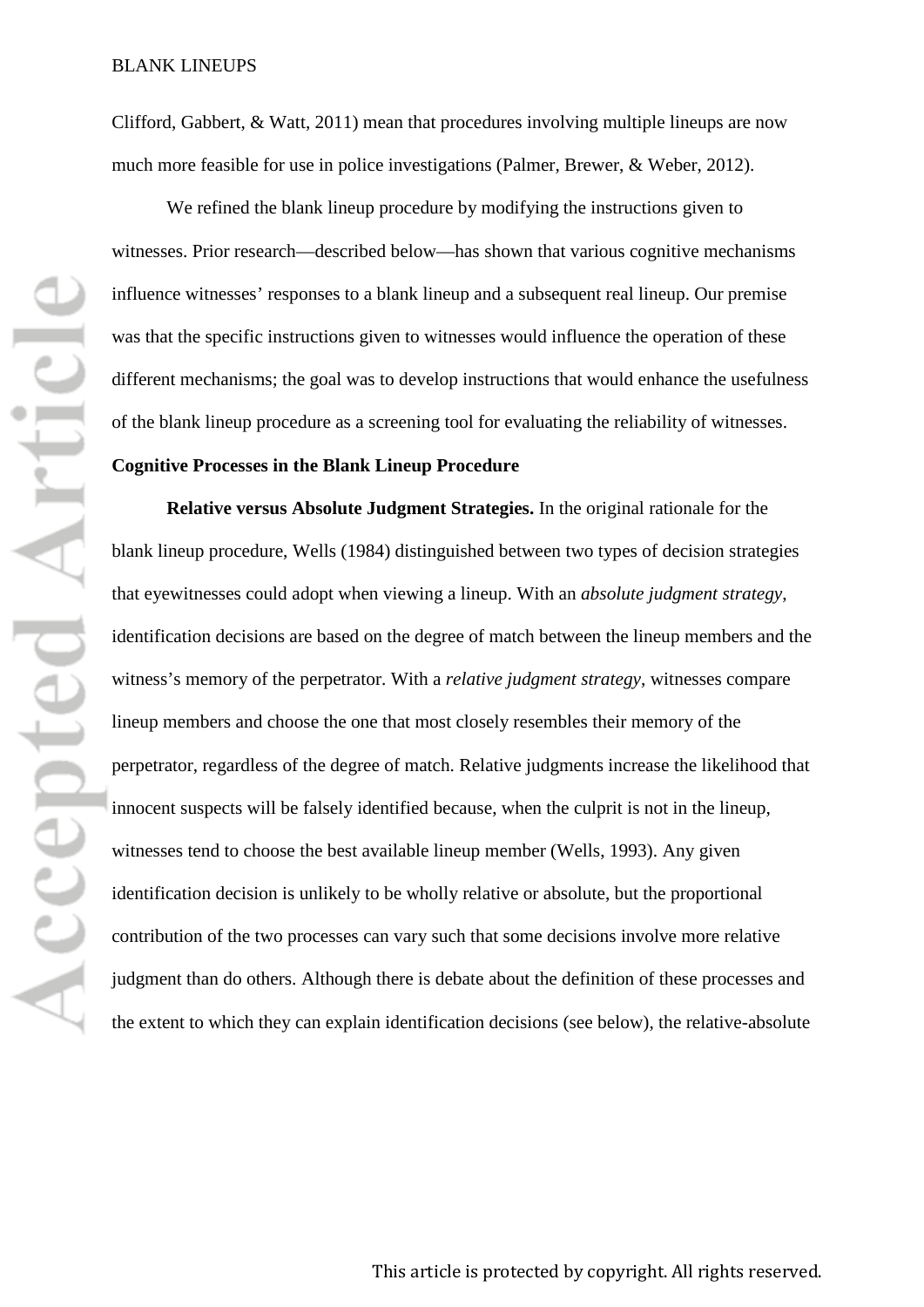distinction has been highly influential in eyewitness research (e.g., Clark, 2003; Fife, Perry, & Gronlund, 2014; Lindsay & Wells, 1985).

Although Wells (1984) conceptualized different judgment strategies as a distinction between relative and absolute judgments, more recently it has been suggested that judgment strategies might be better understood in terms of criterion placement (Moreland & Clark, 2020; Wixted & Mickes, 2014). As such, eyewitnesses may have a propensity to provide either a positive identification or lineup rejection. Those biased towards choosing a member from the lineup set a more lenient criterion. Alternatively, with cautious responding, stronger evidence is needed before the witness provides a positive identification. In the present context, the use of a blank lineup might be construed as a way of measuring bias to choose. Moreover, given that the decision criterion adopted by eyewitness can be influenced through experimental manipulations (Wixted  $\&$  Mickes, 2014), the instructions accompanying the blank lineup procedure might constitute a manipulation of criterion.

Responses to a blank lineup might also be informative about discriminability (Moreland & Clark, 2020); that is, the ability of witnesses to distinguish the target from other lineup members. Wells (1984) argued that the tendency to choose from or reject a lineup was also related to the strength of a witness's memory for the culprit, such that rejecting the blank lineup is an indicator of those with stronger memories of the culprit, who are better able to discriminate guilty suspects from innocent suspects and fillers. Conversely, choosing from the blank lineup reflects poorer discriminability, and indicates that a witness is likely to perform worse on a subsequent real lineup task compared to witnesses who rejected a blank lineup. Consistent with these ideas, Wells found that, compared to initial non-choosers, initial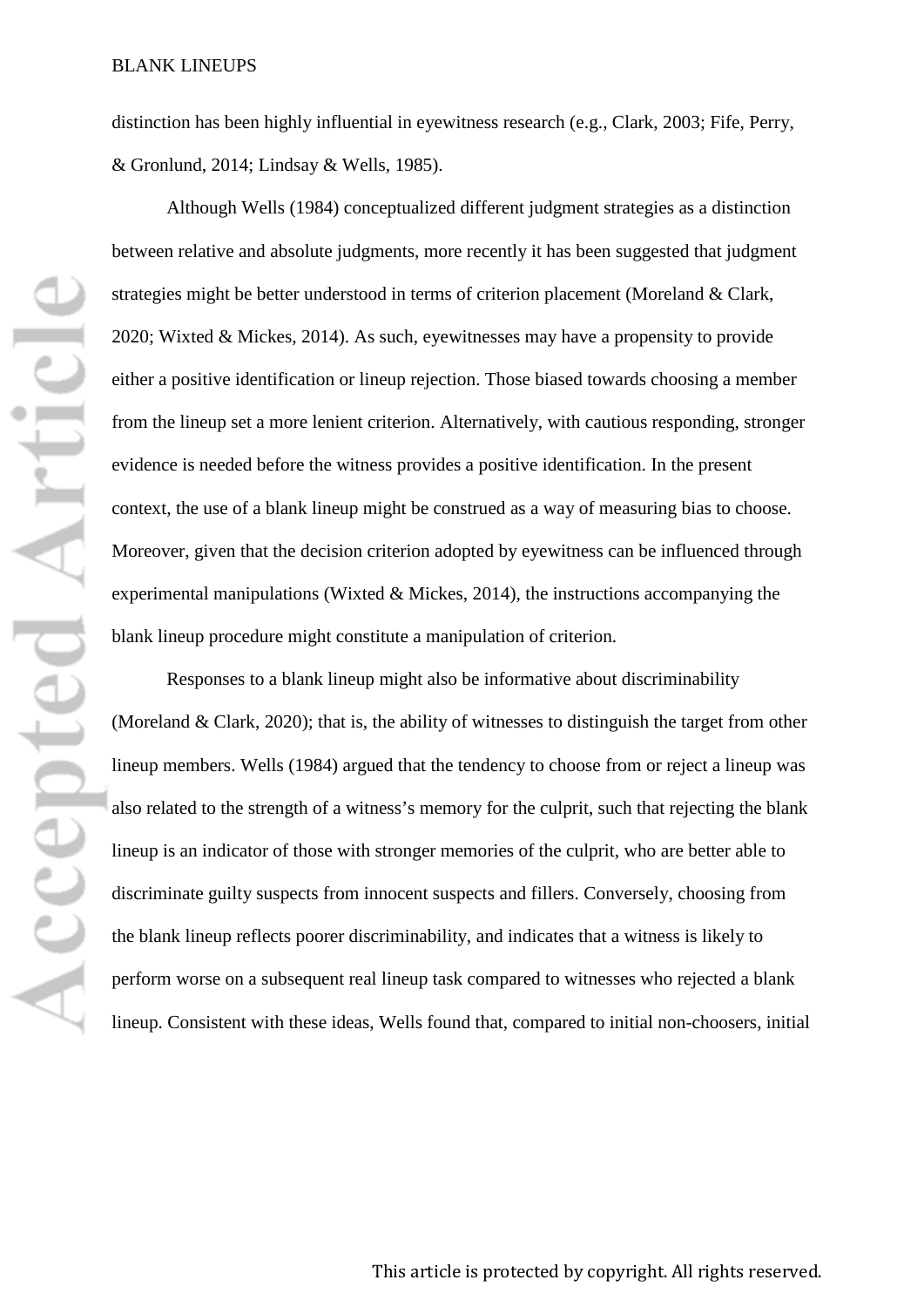choosers—on average—made more false identifications from target-absent lineups and fewer correct identifications from target-present lineups (see also Palmer et al., 2012; but see Moreland & Clark, 2020, for evidence that relative judgments can produce greater discriminability than absolute).

In addition to providing a means of evaluating witnesses, it could be argued that the blank lineup procedure might improve identification performance by better preparing eyewitnesses for a subsequent judgment on a second lineup. For example, viewing the blank lineup might help participants learn the characteristics that are diagnostic of suspect guilt, or to adjust their decision criterion as a result of gaining an idea of the difficulty of the identification task. However, such expectations must be tempered by evidence suggesting that identification performance tends to suffer when witnesses perform multiple identification attempts for the same suspect, even if the suspect does not appear repeatedly (as is the case with a blank lineup; e.g., Palmer, Brewer, & Weber, 2010; Smalarz, Kornell, Vaughn, & Palmer, 2019).

**Confirmation Bias and Commitment Effects.** Identification responses in the blank lineup procedure are also influenced by confirmation bias and commitment effects (Palmer et al., 2012). Confirmation bias refers to the tendency to seek and process evidence in ways that support pre-existing beliefs or hypotheses (e.g., Klayman & Ha, 1987; Nickerson, 1998; Wason, 1960). Commitment effects can be considered a special case of confirmation bias, whereby commitment to an initial decision affects a subsequent related decision. For example, if a witness incorrectly recognizes an innocent person in an initial identification attempt (e.g., a lineup or a showup), the witness will be more likely to identify that same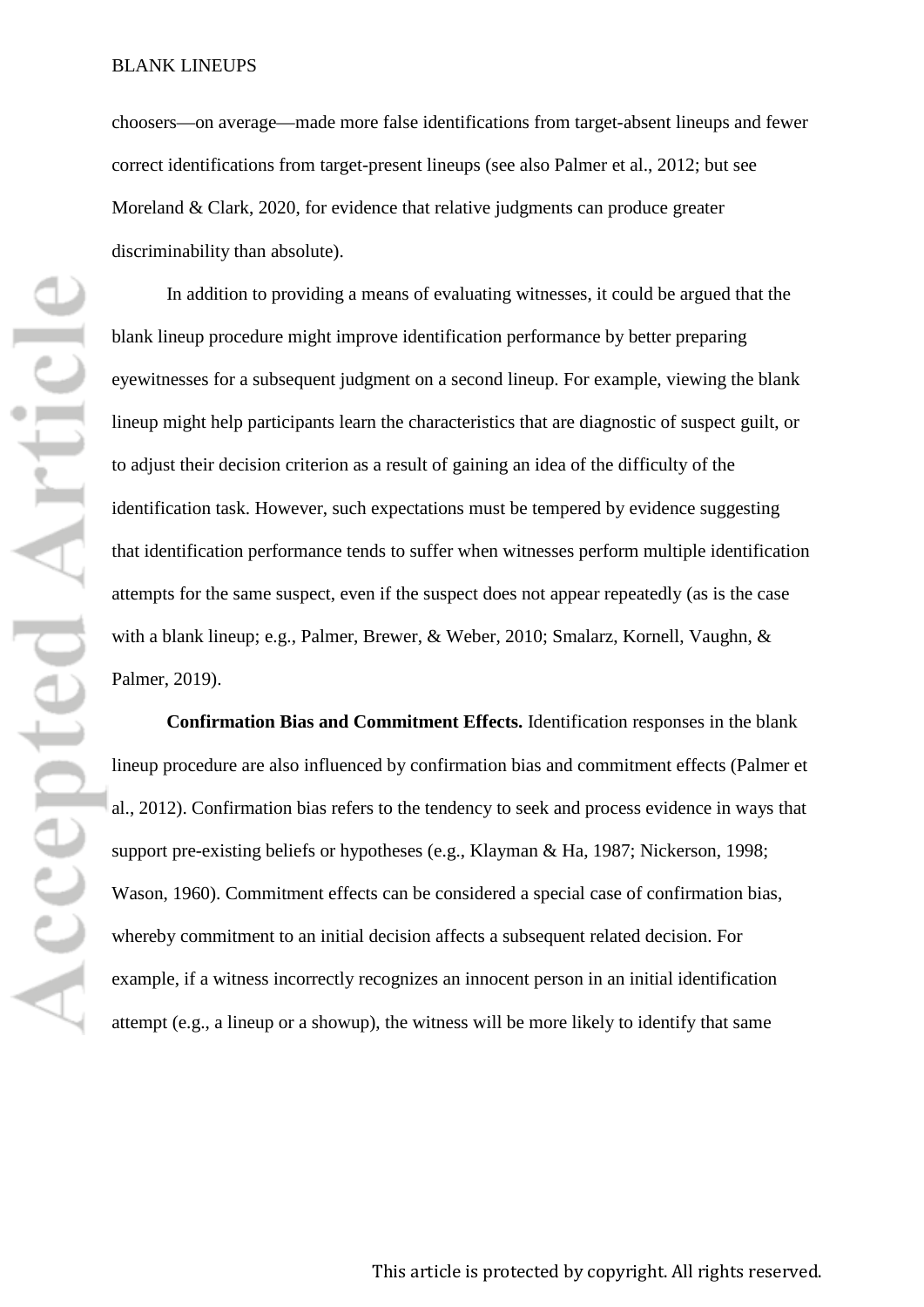innocent person in a subsequent identification attempt, even if the real culprit is present (e.g., Deffenbacher, Bornstein, & Penrod, 2006; Dysart, Lindsay, Hammond, & Dupuis, 2001; Gorenstein & Ellsworth, 1980; Memon, Hope, Bartlett, & Bull, 2002).

One way that commitment and confirmation bias effects manifest in the blank lineup procedure is that witnesses who choose from an initial lineup are predisposed to reject a subsequent lineup that does not contain the person they chose. Palmer et al. (2012) found that—compared to initial non-choosers and witnesses who did not view an initial lineup initial choosers were more likely to reject a second lineup that did not contain the culprit, and that incorrect rejections of a second lineup were faster when made by initial choosers than by other witnesses. These results suggest that, when faced with a second lineup, witnesses who picked from a previous lineup tend to process evidence in a way that confirms their earlier decision. This process could be underpinned by commitment effects (e.g., inferring that the culprit cannot be in the second lineup, having already appeared in the first) and/or confirmation bias (e.g., selectively attending to features of lineup members that do not match their memory of the culprit, and interpreting ambiguous evidence as evidence of a mismatch).

These results are important because they imply that the blank lineup procedure has limited efficacy for screening unreliable witnesses: Instead of predicting the likely accuracy of witnesses' decisions regarding a subsequent real lineup, responses to a blank lineup might simply predict tendency to choose from the real lineup. Given the discrepancy in results between Palmer et al. (2012) and Wells (1984), it is worth considering characteristics of the blank lineup procedure that might limit confirmation and commitment effects and maximize the utility of the procedure for screening witnesses on likely memory quality.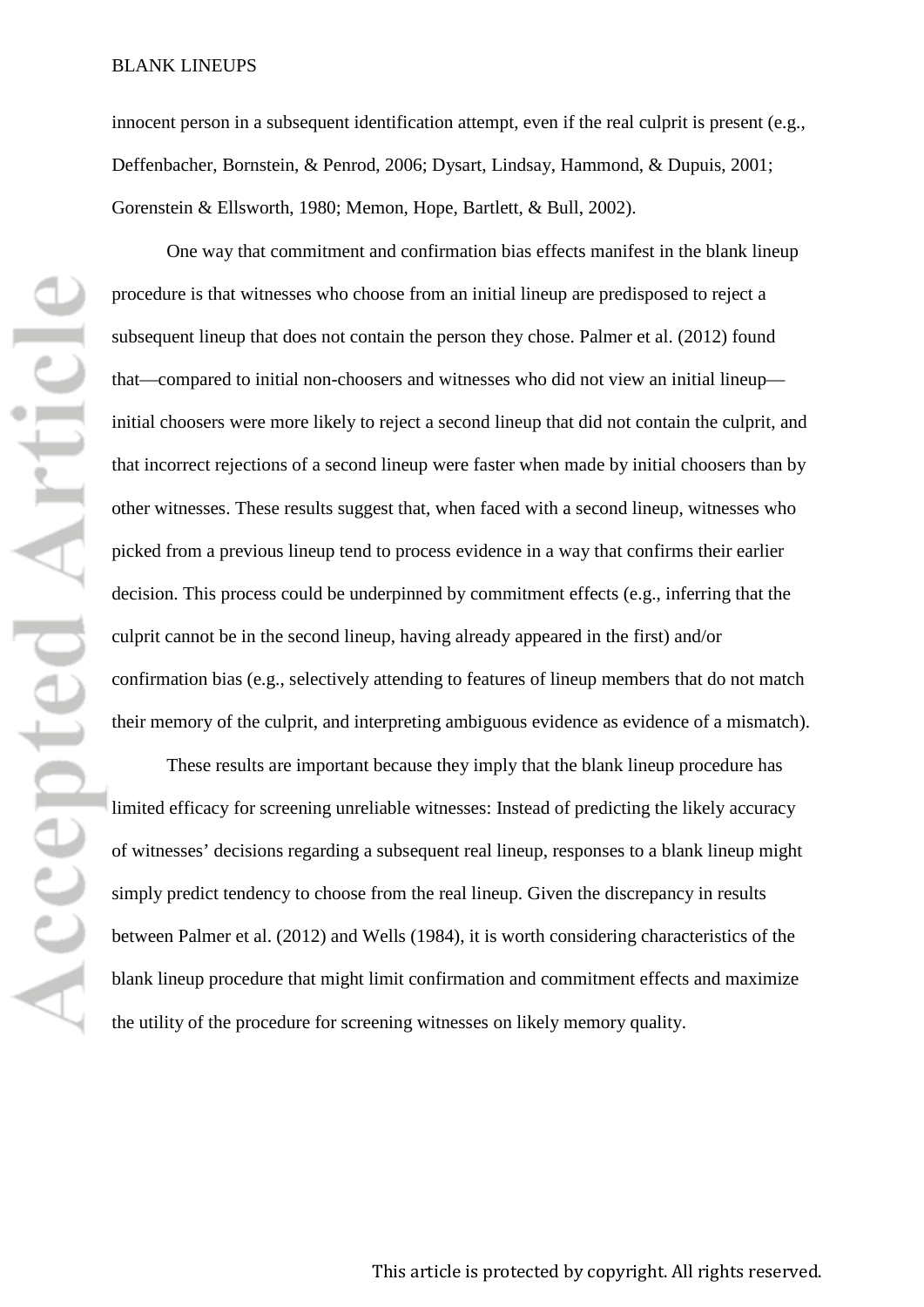### **Refining Instructions for the Blank Lineup Procedure**

The way that confirmation bias and commitment effects operate in the blank lineup procedure likely varies depending on two aspects of the witness's beliefs about the procedure. The first is whether the witness thinks a person from the first lineup can appear in the second lineup. If so, a witness who picks someone from the first lineup might try to recognize and pick the same person from the second lineup (as in other studies showing commitment effects across multiple identification opportunities). It is important to note that this would make the memory task more complex, because the witness would be comparing members of the second lineup not only to their memory of the culprit, but also to their memory of the members of the first lineup (Palmer et al., 2010).

Second, commitment and confirmation bias effects also may vary depending on witnesses' beliefs about the number of lineups to be viewed. If a witness thinks that there will be two lineups, choosing from the first implies that the person they are looking for will not be in the second (unless the same person they chose appears in the second lineup). Thus, witnesses who choose from a blank lineup should be less likely to choose from a subsequent lineup. Conversely, rejecting an initial lineup may increase choosing from a second lineup. Rejecting an initial lineup does not imply per se that the culprit must be in a second lineup, because the culprit may be in neither lineup (e.g., if the police have arrested an innocent suspect). However, if the witness assumes that the police have arrested the correct person and decides that the culprit is not in the first lineup, they could infer that the culprit must appear in the second lineup.

These beliefs—and, hence, the operation of confirmation bias and commitment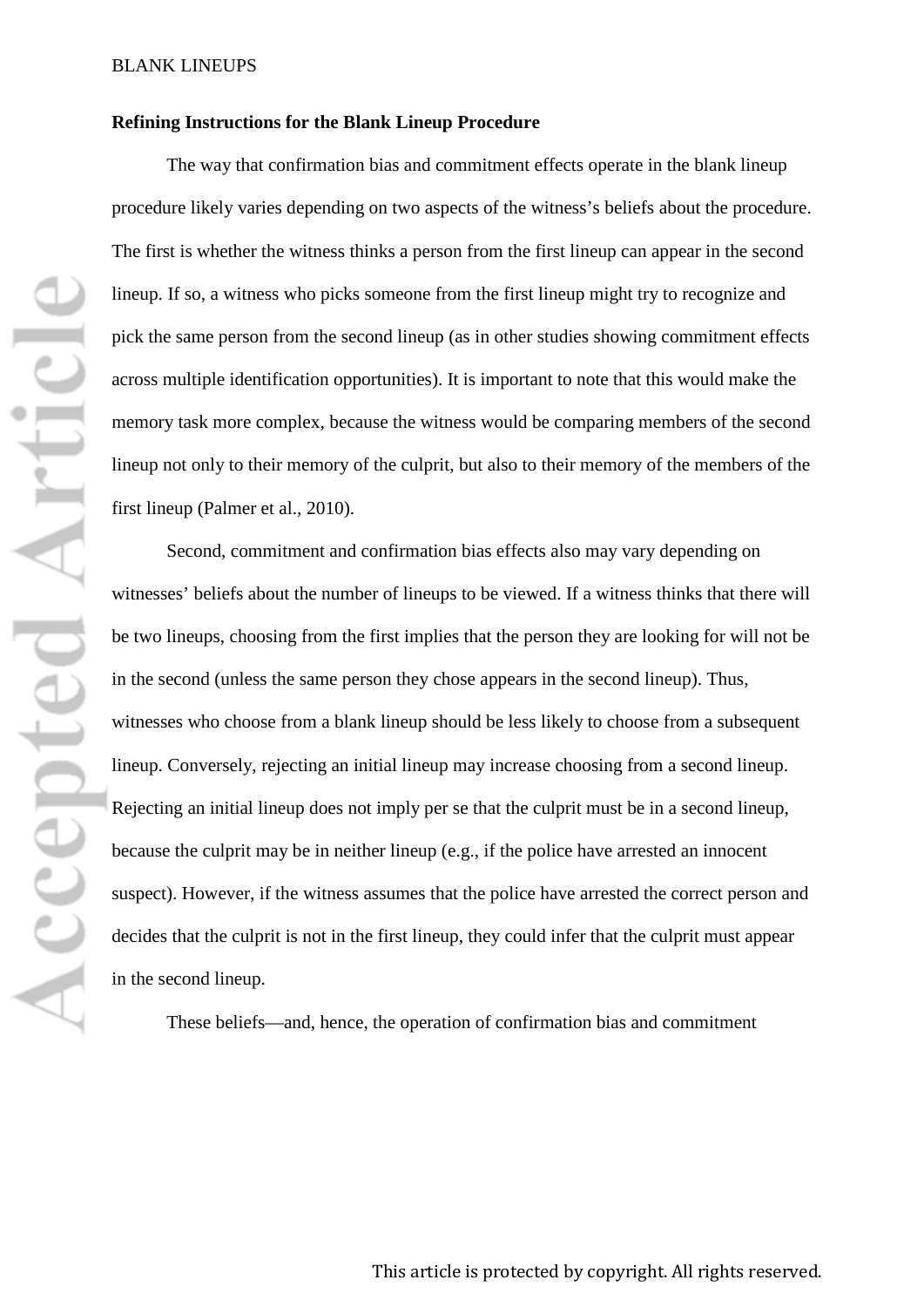effects—can be malleable using instructions given to witnesses about the blank lineup procedure. We consider several options. The simplest is to avoid telling witnesses in advance that they will be viewing more than one lineup, and only mention a second lineup after the witness has responded to the blank lineup. However, a clear practical drawback of this approach is that the witness might feel they have been tricked when told about the second lineup, undermining trust in the lineup administrator and potentially altering the way the witness responds to the second lineup.

Another approach is to tell the witness in advance that they will be viewing two lineups. This would reduce the potential for the witness feeling deceived. If combined with information that no-one from the first lineup will appear in the second, this would also reduce the chances that the witness might attempt to recognize members of the first lineup when viewing the second. However, these instructions might exacerbate any commitment and confirmation bias effects. For example, if a witness knows that they are trying to identify one culprit from two lineups containing different people, it could make more salient the notion that the culprit can only appear in one of the lineups and, hence, if the witness chooses from the first lineup they must reject the second.

A third option is to inform witnesses that they will be asked to view a series of lineups, without specifying how many. This approach is similar to telling witnesses before they view a showup or lineup that there may be additional opportunities to identify a suspect (Smith, Wells, Lindsay, & Myerson, 2018), and to "backloading" a sequential lineup to create the impression that there are more lineup members than actually exist (e.g., Lindsay & Wells, 1985). A key principle behind these instructions is that the decision criterion for making a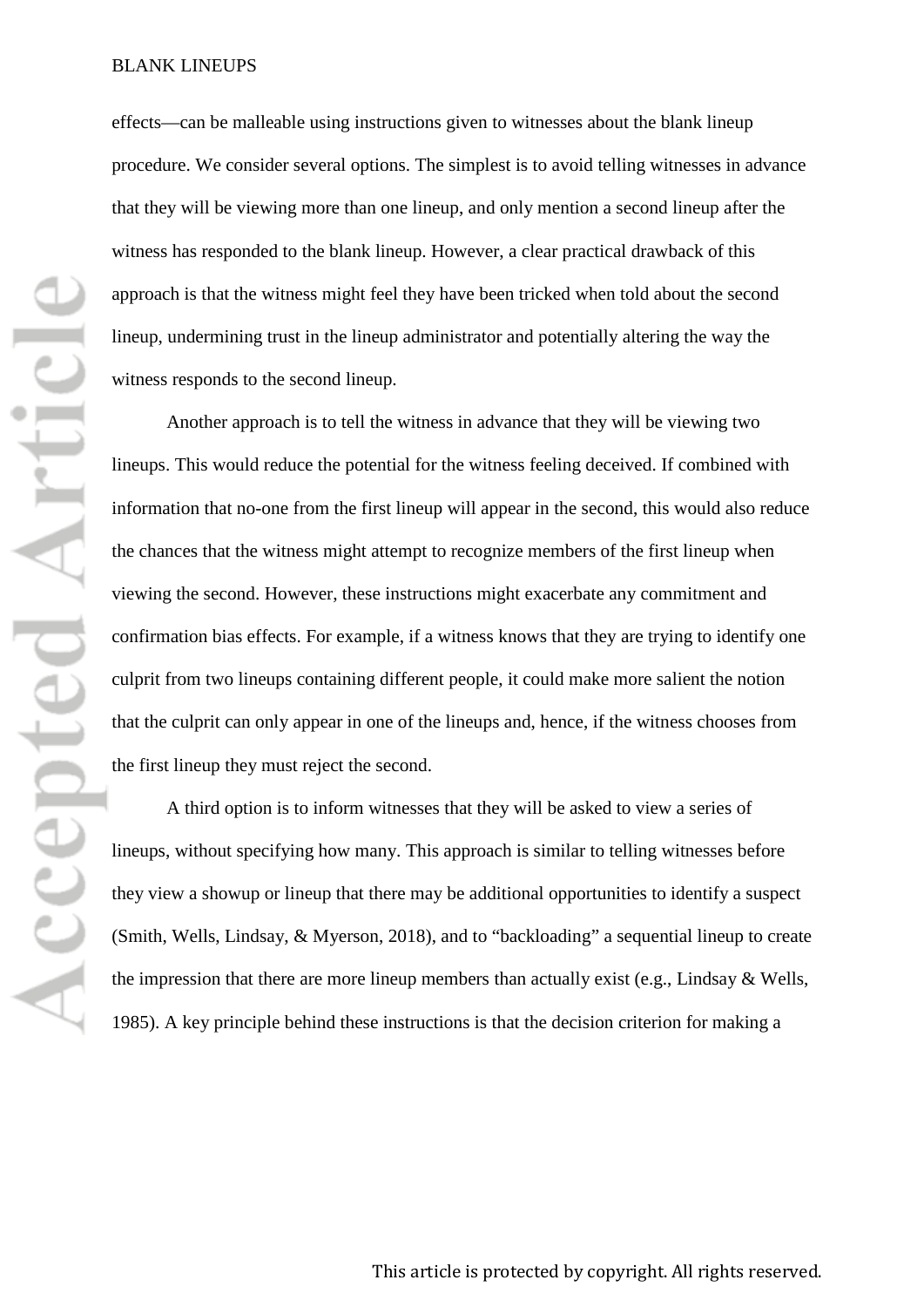positive identification varies depending on how many chances for identification remain. The fewer the chances the witness thinks remain to identify the culprit, the more lenient the decision criterion becomes. Concealing from the witness the number of chances remaining undermines the setting of a lenient decision criterion, and typically increases the accuracy of identification decisions (Horry, Palmer, & Brewer, 2012; Smith et al., 2018). In the same vein, blank lineup instructions telling witnesses that they will view a series of lineups should limit confirmation bias and commitment effects by undermining any tendency to infer that the suspect must appear in either the first or second lineup.

Variation in instructions may have contributed to the differences in results between Wells (1984) and Palmer et al. (2012). In Wells, participants were not told in advance they would view more than one lineup and were told prior to the second lineup "now we would like for you to look at a second lineup. Again, the person who took the computer game might not be present." (p. 97). There was no indication that members of the first lineup would not appear in the second. Participants in Palmer et al. were told prior to the first lineup that they would view two lineups but were not told that the lineups would be for the same culprit (participants had seen a simulated crime with multiple culprits). Prior to the second lineup, participants were asked to again look for the same person and told that no-one who had appeared in the earlier lineup would appear in the second lineup. The knowledge that there would be two lineups may have contributed to commitment and confirmation bias effects in Palmer et al.'s data. However, this cannot be assumed, because other methodological differences may have been important. For example, Wells' use of a biased blank lineup (with only one lineup member being a plausible match for the culprit) and unbiased second lineup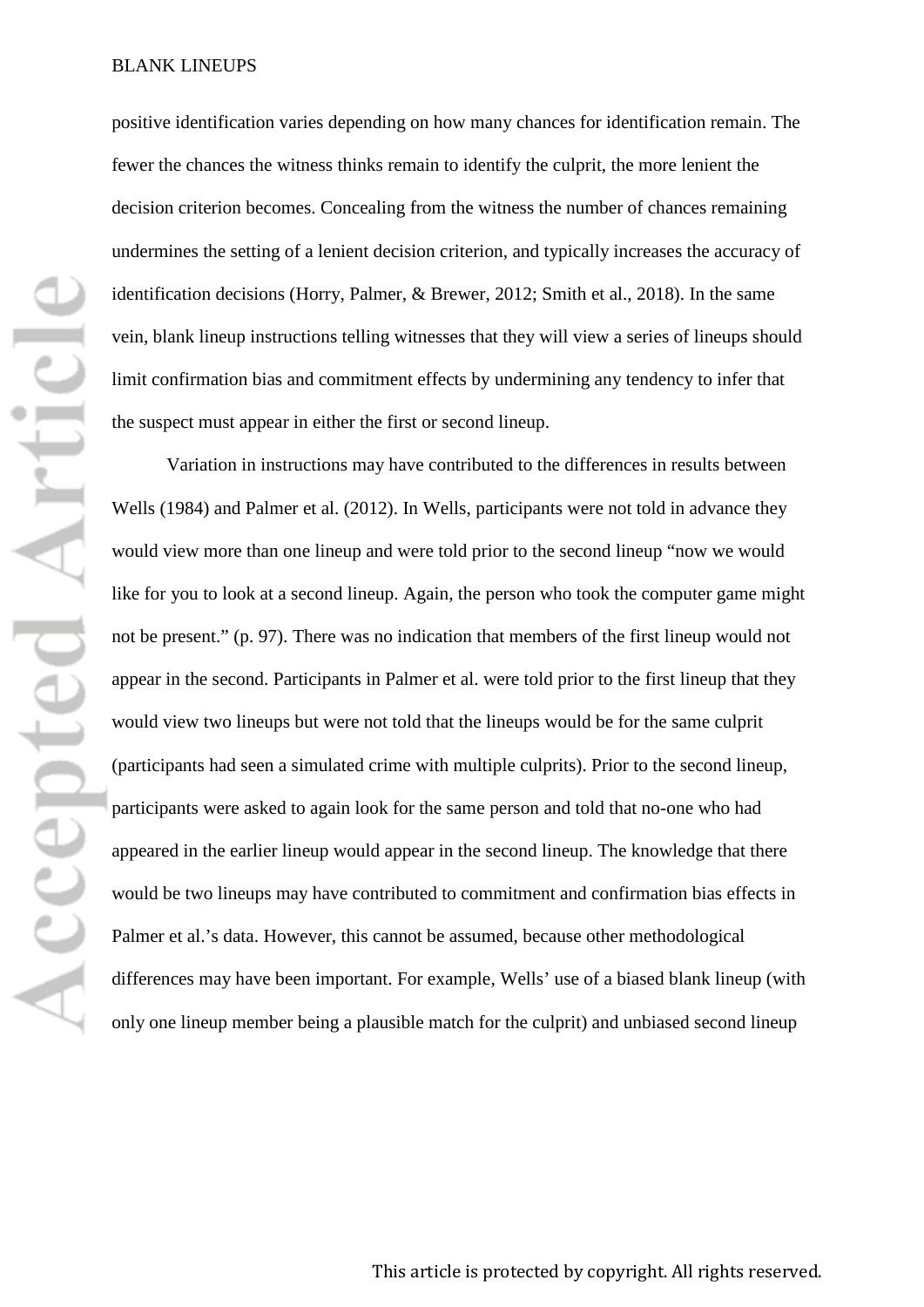(where all lineup members were plausible matches for the culprit) might have prompted some participants to assume that the first lineup had been a trial run (Palmer et al., 2012). Regardless, the data from these experiments are consistent with the notion that instructions can shape the pattern of responses in the blank lineup paradigm.

#### **The Current Experiment**

All participants viewed a video of a mock crime and attempted to identify the perpetrator from a lineup approximately one week later. Compared to a short retention interval, this delay more closely matches conditions in real police investigations. It cannot be assumed that results obtained with a short retention interval will translate to a longer interval. Delaying eyewitness identification decisions can reduce memory accuracy (e.g., Palmer, Brewer, Weber, & Nagesh, 2013; Read, Lindsay, & Nichols, 1998; Sauer, Brewer, Weber, & Zweck, 2010) and prompt a more lenient decision criterion for recognizing stimuli as previously seen (e.g., Singer & Wixted, 2006). This has implications not only for witnesses' ability to identify a culprit but also for how witnesses respond to a blank lineup: After a long retention interval, worse memory and a more lenient decision criterion may result in a greater proportion of picks from a blank lineup.

We compared three versions of blank lineup instructions. Participants in the *two lineups instruction* condition were told in advance that they would be asked to view two lineups. Participants in the *series instruction* condition were told that they would view a series of lineups but were not told how many lineups there would be. Participants in the *no instruction* condition were not told in advance how many lineups there would be. Participants in a single-lineup control condition saw the "real" lineup but not the blank lineup. We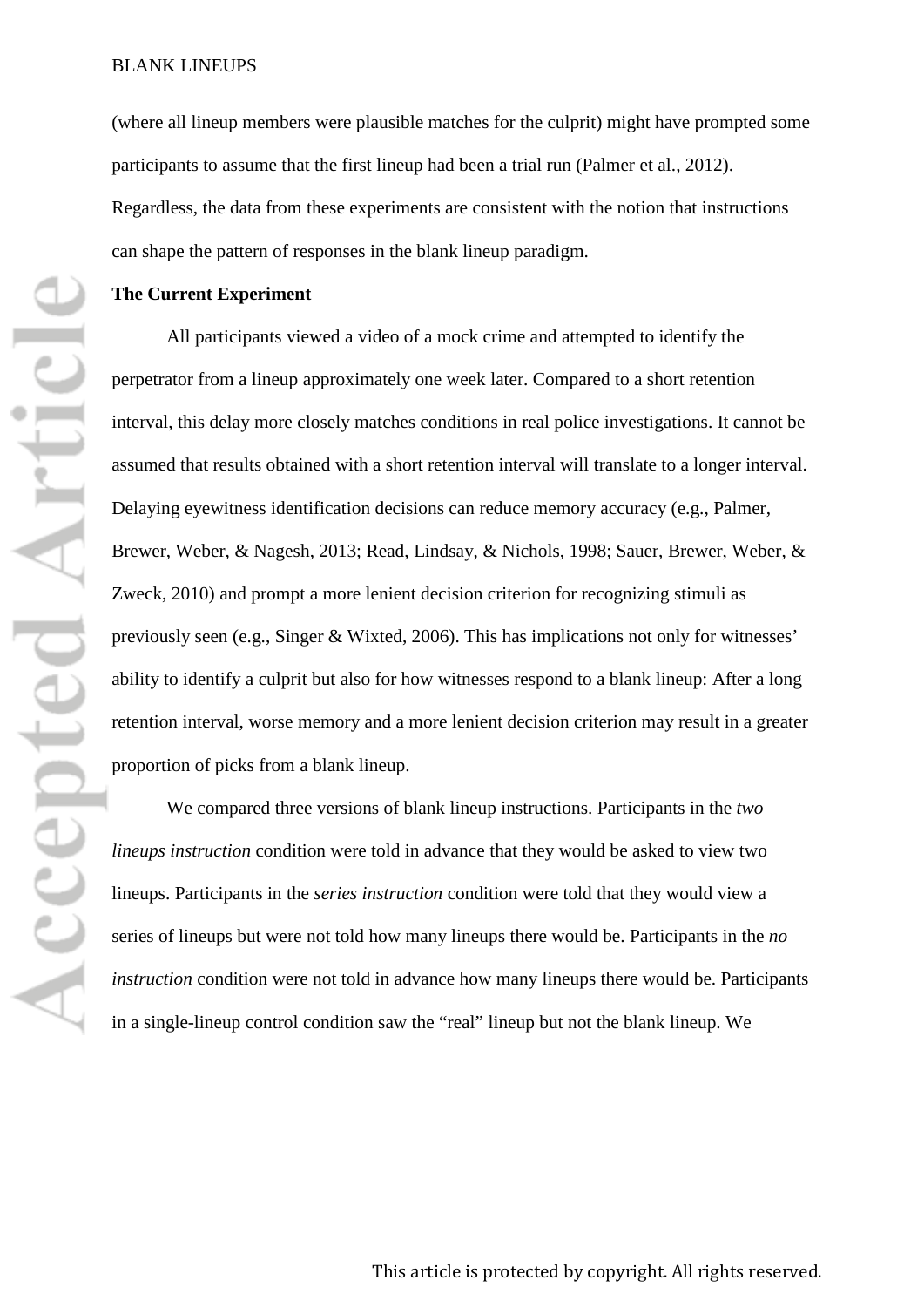hypothesized that confirmation bias effects would be most evident in the two lineups instruction condition, where responses to the first lineup would most easily give rise to inferences about the likely presence of the culprit in a second lineup. In these conditions, we expected that choosing from a blank lineup would be associated with increased likelihood of rejecting a second, "real" lineup. Such effects were expected to be least evident in the series instruction condition, where concealing the number of remaining identification attempts should undermine inferences about the likely presence of the culprit.

#### **Method**

#### **Participants**

Data were collected from 462 participants (282 female, 180 male) who were aged between 17-81 years old ( $M = 31.1$ ,  $SD = 14.6$ ). Participants were members of the public, recruited from the University of Tasmania (Australia) and the broader Tasmanian community, and participated voluntarily. The sex and age distribution did not differ across experimental conditions (all *F* and  $\chi^2$  values <1).

### **Materials**

We used three sets of stimuli to promote generalizability of our results. Each set of stimuli comprised a video of a mock crime and an accompanying set of lineup photographs. The three videos depicted different scenes: a house burglary, a wallet stolen at a café, and an attempted car theft. The videos ran for 29s, 38s and 15s, respectively, and were non-violent in nature. All involved a single culprit with the café video featuring a female and the remainder featuring male culprits. A chi-square test to examine the distribution of stimuli across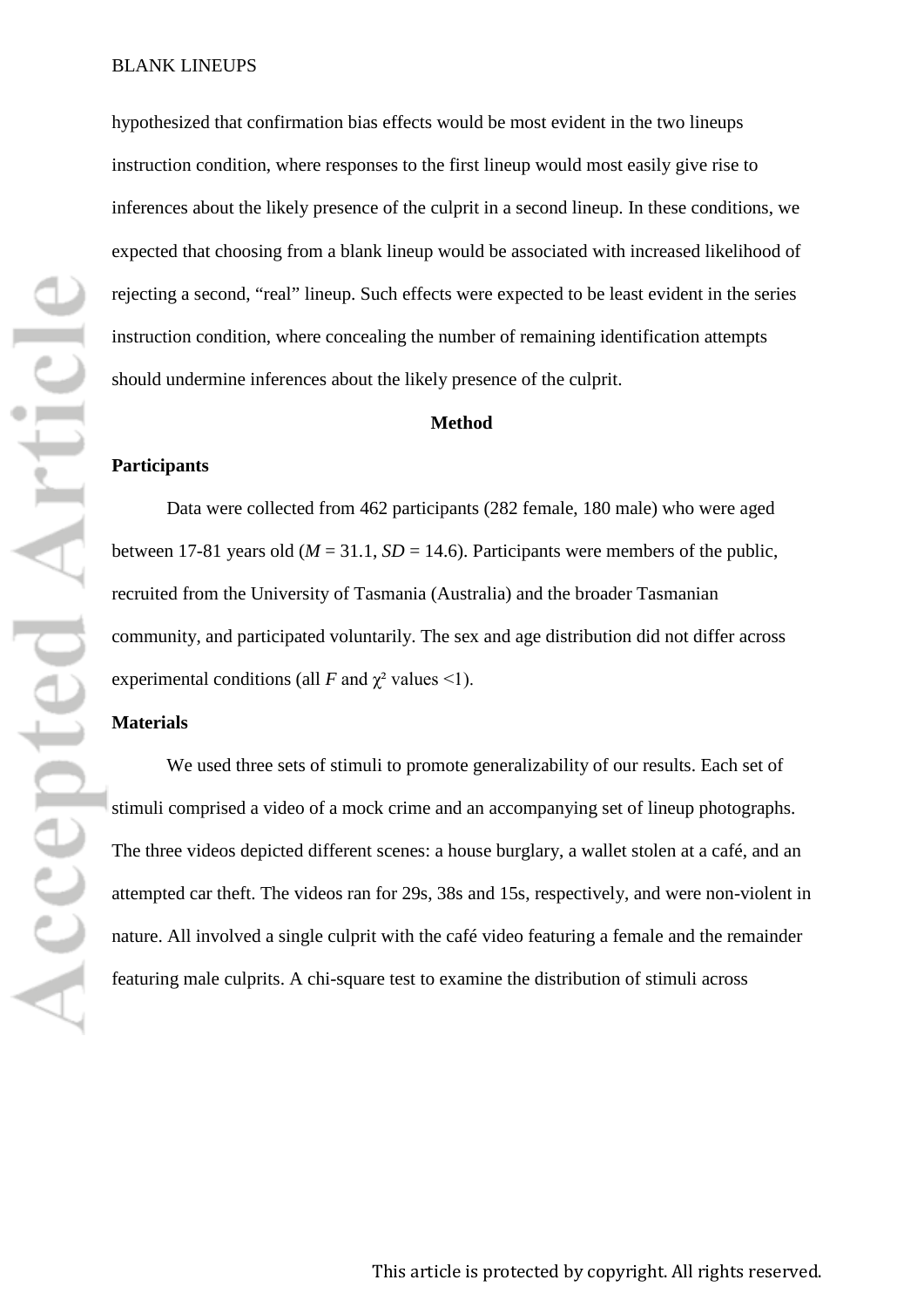instruction conditions indicated no association between stimulus set and condition,  $\chi^2(6)$  = 3.38,  $p = .760$ .

The lineup photographs were colored head-and-shoulders photographs. Each set of photographs comprised one photograph of the culprit and 12 photographs of fillers, selected to match the description of the culprit (Wells, Rydell, & Seelau, 1993). For each set of stimuli, six filler photographs were randomly selected for use in the blank lineup. The remaining filler photographs comprised the target-absent lineup. For the target-present lineup, the photograph of the culprit replaced a randomly-chosen filler. Note that no photographs used in the blank lineup were featured in subsequent lineup presentations. For each lineup, photographs were presented simultaneously in  $2 \times 3$  array. For culprit-present lineups, the suspect appeared in the top-right or bottom-center location (counterbalanced). The position of lineup fillers was counterbalanced across locations.

### **Procedure**

Under the supervision of a student volunteer research assistant, participants viewed one of the three mock-crime videos, randomly assigned. Participants viewed the video either alone or in groups, while the remainder of the experiment was completed individually. All components were administered via a computer. During this initial phase, participants had not yet been assigned to an experimental condition; thus, there was no possibility of experimenter bias. Approximately one-week later participants received an email asking them to complete the remainder of the study online. Participants did this privately, without a researcher present. At this stage, participants were randomly assigned to view a culprit-present or -absent "real" lineup, and to a lineup instruction condition (no instructions, two lineups, series, or the single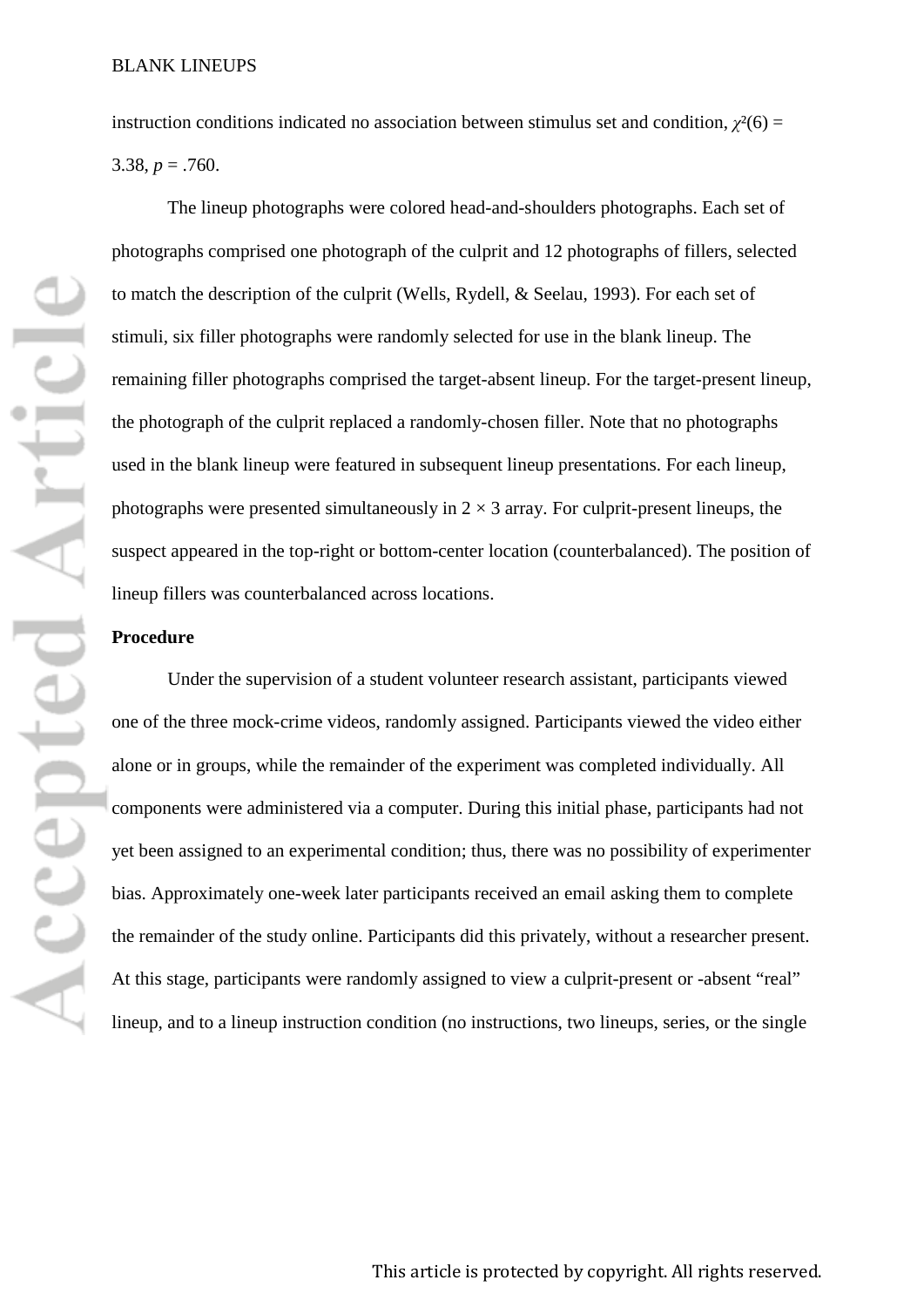lineup control condition). Prior to each lineup, participants were asked to look for the person they saw committing a crime in the video (e.g., the girl who stole a wallet at a café) and given unbiased instructions that the person may or may not be in the lineup (for discussion of the effects of unbiased instructions, see Clark, 2012; Malpass & Devine, 1981; Steblay, 1997).

Participants in the no instruction condition were told prior to the second lineup that no-one from the first lineup would be present in the second. Participants in this condition were not provided with any other information about the number of lineups to be viewed. Participants in the two lineups instruction condition received all the instructions for the no instruction condition and were told (prior to the first lineup) that they would be shown two lineups and none of the faces from the first lineup would be present in the second lineup. Participants in the series instruction condition received similar instructions but were told prior to the first lineup that they would view a series of lineups (rather than two lineups).

Participants were asked to make their identification responses by clicking the numbered circle corresponding to the suspect's lineup position, or to click on the *not present* button if they thought the person was not in the lineup. Participants were then asked to rate their confidence in their decision on an 11-point scale from 0% (*not at all confident*) to 100% (*completely confident*). After completing the first identification decision and confidence judgment, participants were informed they would see another lineup and were asked to look for the same suspect. They were reminded the suspect may or may not be present and to click the suspect's corresponding circle or choose not present. Participants were then asked to rate their confidence in their decision.

### **Results**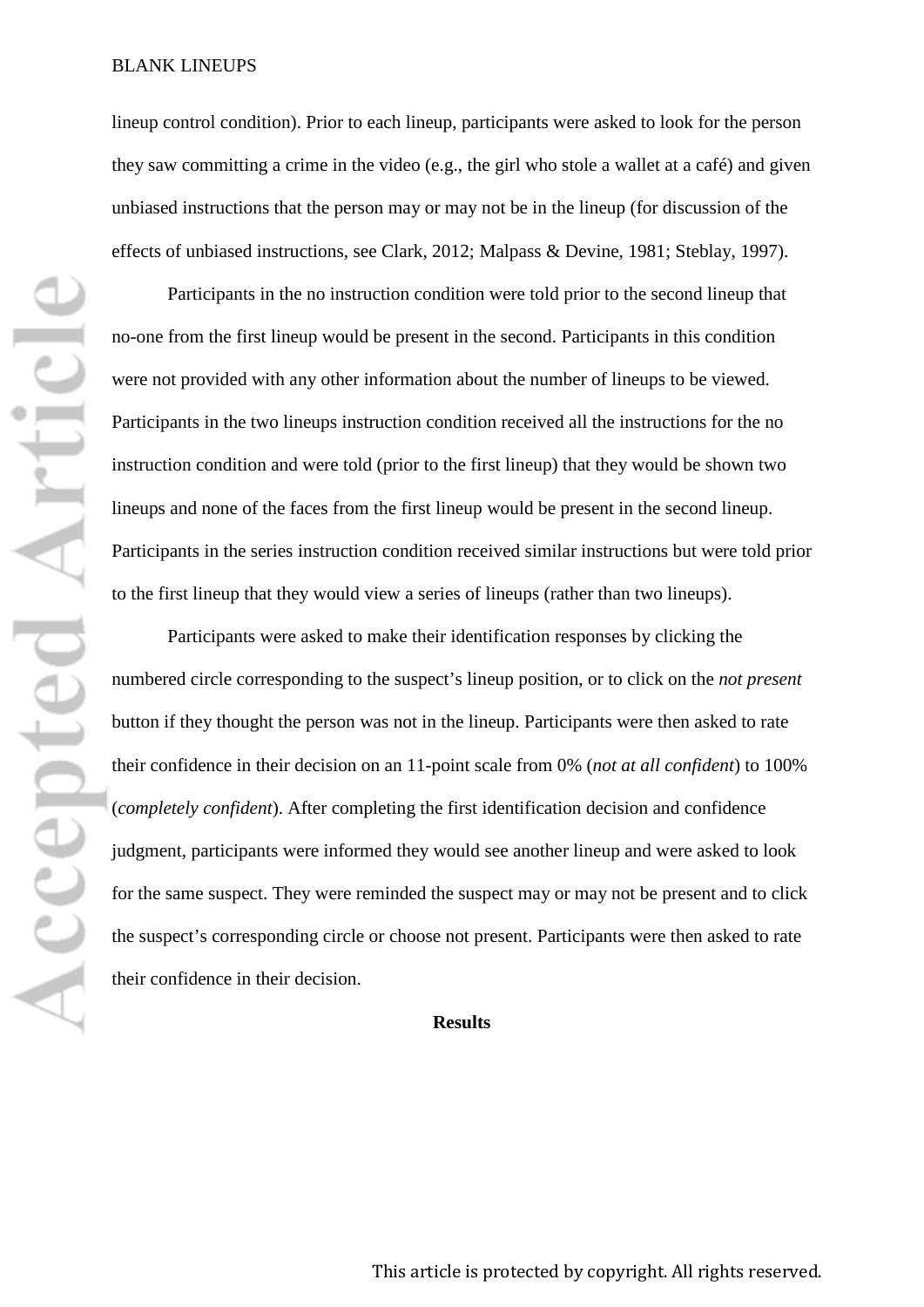The proportions and frequencies for correct identifications, foil identifications, and incorrect and correct rejections for target-present and target-absent lineups are displayed in Table 1. At the outset, we note that the number of participants in some cells was small. Our total sample of 462 participants was split not only between the lineup instruction conditions, but also by whether participants chose from or rejected the blank lineup, with an uneven split between these responses in some conditions. As a result, cell numbers for some analyses were as low as 17, and our results should be interpreted with appropriate caution.

### **Choosing Rates**

The choosing rate in the single-lineup control condition was higher than any of the blank lineup conditions. Across target-present and -absent lineups, participants in the singlelineup condition (.60) were more likely to pick from the second lineup than initial choosers (.39),  $\gamma^2(1, n = 279) = 11.52$ ,  $p = .001$ ,  $w = 0.203$ , odds ratio (OR) = 1.52, and non-choosers (.32),  $\chi^2(1, n = 314) = 23.14$ ,  $p < .001$ ,  $w = 0.271$ , OR = 1.85. Thus, regardless of the lineup instructions or response to the blank lineup, viewing a blank lineup was associated with reduced choosing from the real lineup.

Contrary to expectations, choosing rates were not contingent on the response to the initial lineup in any of the blank lineup conditions,  $\chi^2(1)$  values < 1.7,  $n s \ge 108$ , *p* values > .195. Thus, there was no evidence that choosing from the first lineup triggered an inference that the culprit could not appear in the second lineup. Given this unexpected result, we conducted additional analyses to examine the extent to which participants were consistent in their responses across both lineups in the blank lineup conditions (i.e., choosing from or rejecting both the blank lineup and real lineup). We predicted that choosing from the blank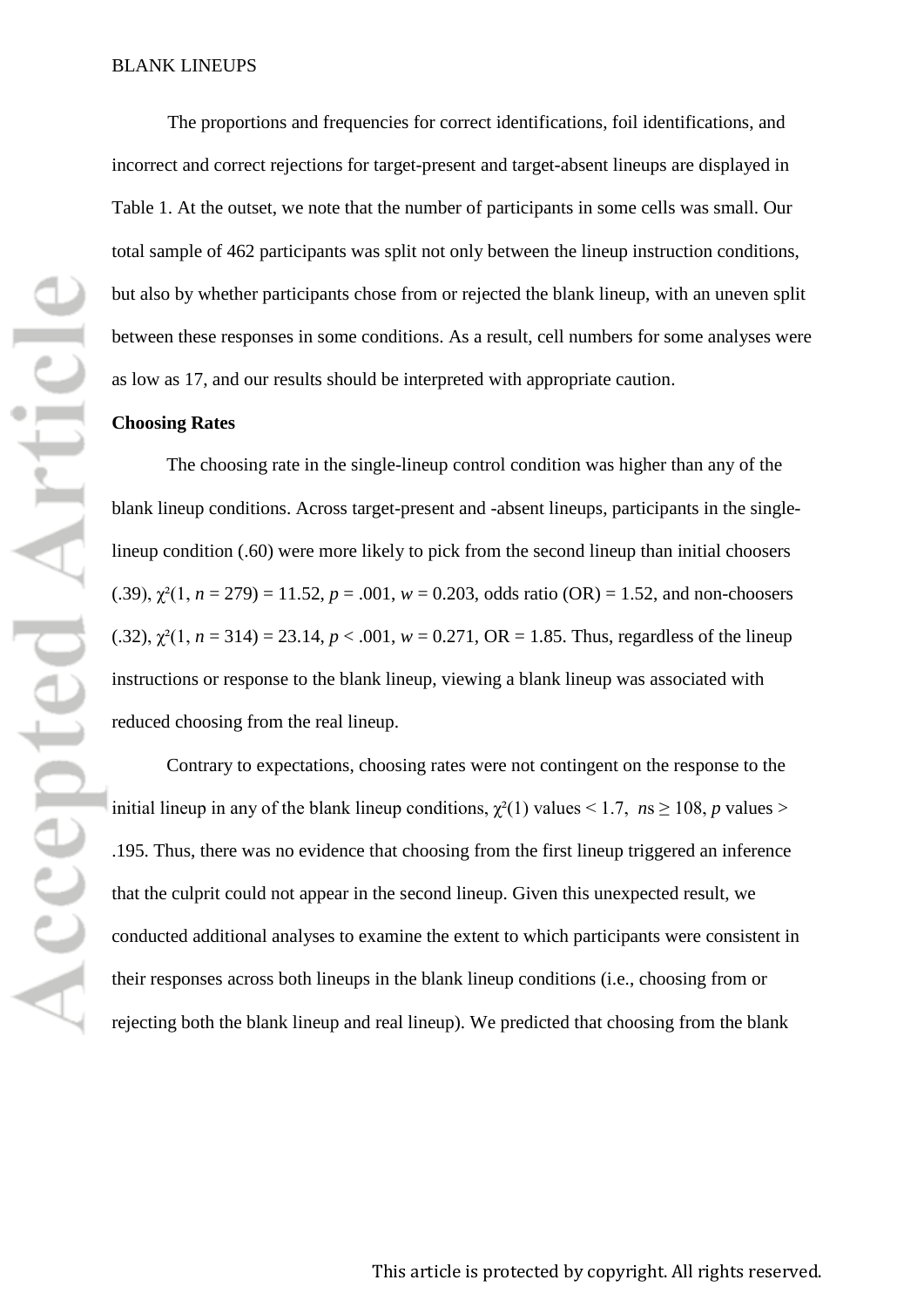lineup might increase rejection of a second lineup due to commitment effects. However, there is evidence of individual differences in response bias, whereby some people are consistently more (or less) conservative in their recognition decisions (Kantner & Lindsay, 2012). Such individual differences might contribute to consistency in responding in the blank lineup paradigm; for example, people who are predisposed to set a conservative criterion might be more likely to reject both lineups.

To test the extent to which this may have shaped our results, we examined different combinations of choosing across the blank lineup conditions: choose-choose (i.e., choosing from both the blank and real lineup), choose-reject, reject-reject, and reject-choose (see Table 2). There was little evidence that consistency in responding played a major role in our data. Overall, 55% of responses were consistent (choose-choose or reject-reject), with almost identical rates of consistent responding in target-present (55.1%) and target-absent lineups (54.9%). A 3 (lineup instructions)  $\times$  2 (real lineup target presence)  $\times$  4 (choosing combination) hierarchical loglinear analysis indicated that—unsurprisingly—the pattern of choosing combinations differed between target-present and -absent lineups, with a higher proportion of reject-reject combinations for target-absent lineups than target-present,  $\chi^2(3, n =$  $331$ ) = 9.09,  $p = 0.028$ . The proportion of choosing combinations did not vary significantly with lineup instruction conditions,  $\chi^2(2, n = 331) < 1, p = .911$ , or the interaction between instructions and target-presence,  $\chi^2(6, n = 331) = 6.94$ ,  $p = .326$ .

### **Identification Decisions**

To address the extent to which blank lineup responses predicted accuracy on a second, real lineup, we compared initial choosers and non-choosers in each of the blank lineup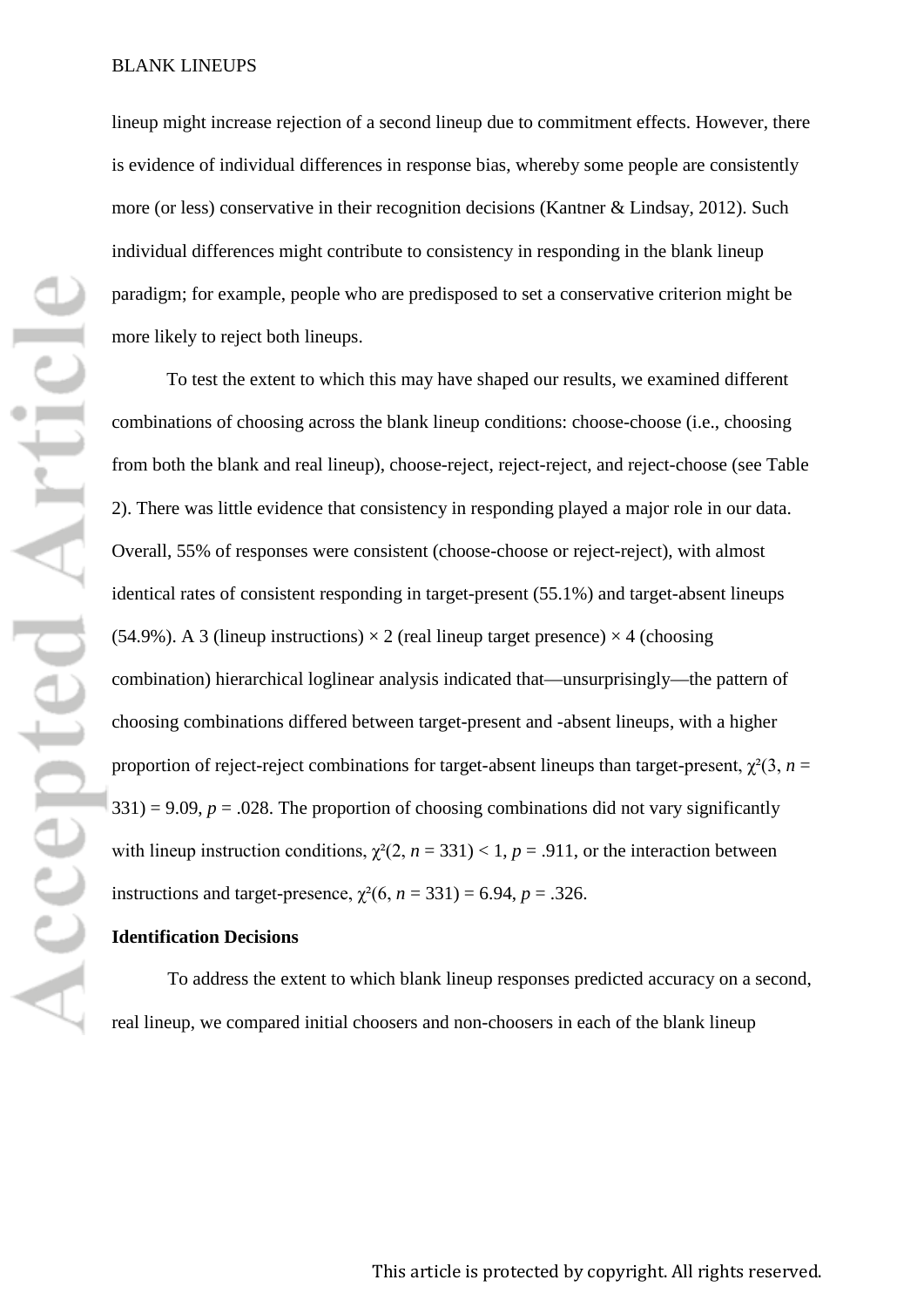conditions in terms of identification accuracy rates combined across target-present and absent lineups (see Table 1). Blank lineup response predicted accuracy in the series instruction condition, with a higher proportion of correct decisions made by initial nonchoosers than initial choosers,  $\gamma^2(1, n = 108) = 4.21$ ,  $p = .040$ ,  $w = 0.198$ , OR = 1.56. The response frequencies (see Table 1) indicate that the accuracy advantage for initial nonchoosers in the series instruction condition was due to a combination of a higher proportion of (a) correct identifications from target-present lineups and (b) correct rejections of targetabsent lineups. In contrast, the blank lineup response did not predict real lineup accuracy in the no instruction condition,  $\chi^2(1, n = 109) = 1.61$ ,  $p = .205$ ,  $w = 0.121$ , or the two lineups instruction condition,  $\chi^2(1, n = 114) = 0.51$ ,  $p = .476$ ,  $w = 0.067$ . In fact, accuracy was numerically higher for initial choosers than non-choosers in these two conditions. Thus, the response to a blank lineup was indicative of accuracy on a "real" lineup only if witnesses were told in advance that there would be a series of lineups.

To more closely examine the effects of blank lineup instructions on identification performance, we calculated signal detection measures of discriminability (ability to discriminate between targets and fillers) and response bias (willingness to pick from a lineup). We used a compound signal detection model (SDT-CD; Duncan, 2006) that has previously been used with eyewitness identification decisions (e.g., Palmer & Brewer, 2012).

We calculated inferential confidence intervals (ICIs; Tryon, 2001) to compare discriminability for initial non-choosers and choosers within each instruction condition (see Table 3). The ICIs showed that discriminability did not differ significantly between initial non-choosers and initial choosers in any of the instruction conditions. However, the pattern of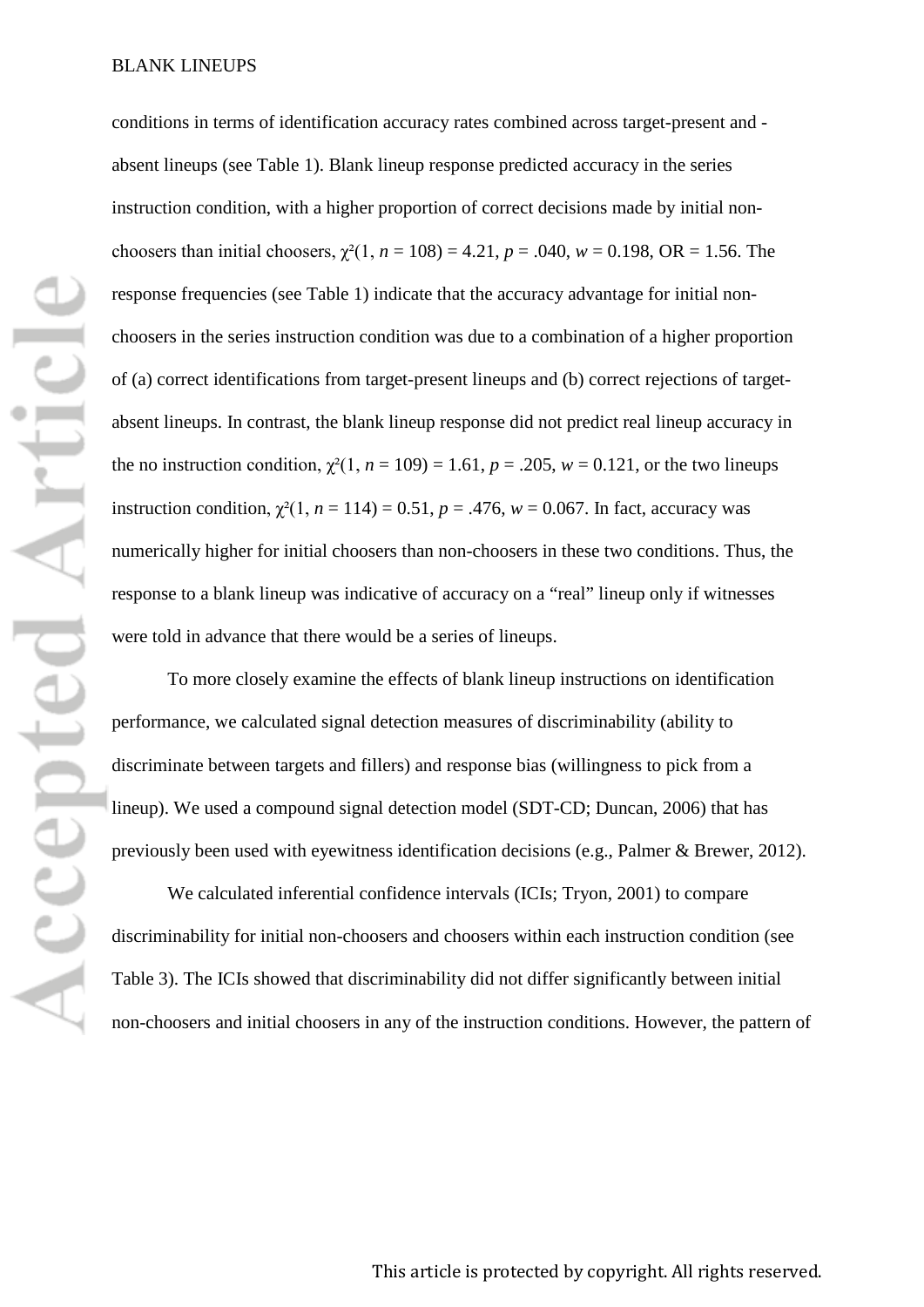*dʹ* estimates corroborated the pattern of accuracy rates: In the no instruction and two lineups conditions, *dʹ* was numerically higher for initial choosers than initial non-choosers. This is the opposite pattern to what would be expected based on Wells' (1984) results and the rationale behind the blank lineup procedure. In contrast, in the series instruction condition, *dʹ* was numerically higher for initial non-choosers than initial choosers. With the caveat that the difference in *d'* estimates was not statistically significant, these results align with the accuracy data reported above: In both sets of analyses, the series instruction condition is the only one that produced any evidence of the blank lineup procedure operating as an effective tool for screening witnesses.

**Diagnosticity of suspect identifications.** We also calculated diagnosticity ratios for suspect identifications. Diagnosticity reflects the informational utility of these identifications for assessing the likely guilt of a suspect (Wells & Lindsay, 1980). That is, given that the suspect was identified by the witness, to what extent should investigators adjust their judgments about the likely guilt of the suspect? Diagnosticity ratios are calculated as the probability of correctly identifying the suspect in target-present lineups divided by the probability of making an incorrect identification from target-absent lineups. For target-absent lineups, this probability was estimated by dividing the rate of foil identifications by the number of lineup members (see Brewer & Wells, 2006). The greater the ratio (over 1), the more probable it is that the suspect identified is guilty, while a value below 1 means the identification is more likely inaccurate than accurate. Within each instruction condition, we made inferential comparisons between the diagnosticity ratios for initial choosers and nonchoosers by first calculating Cohen's *h* for each diagnosticity ratio (representing the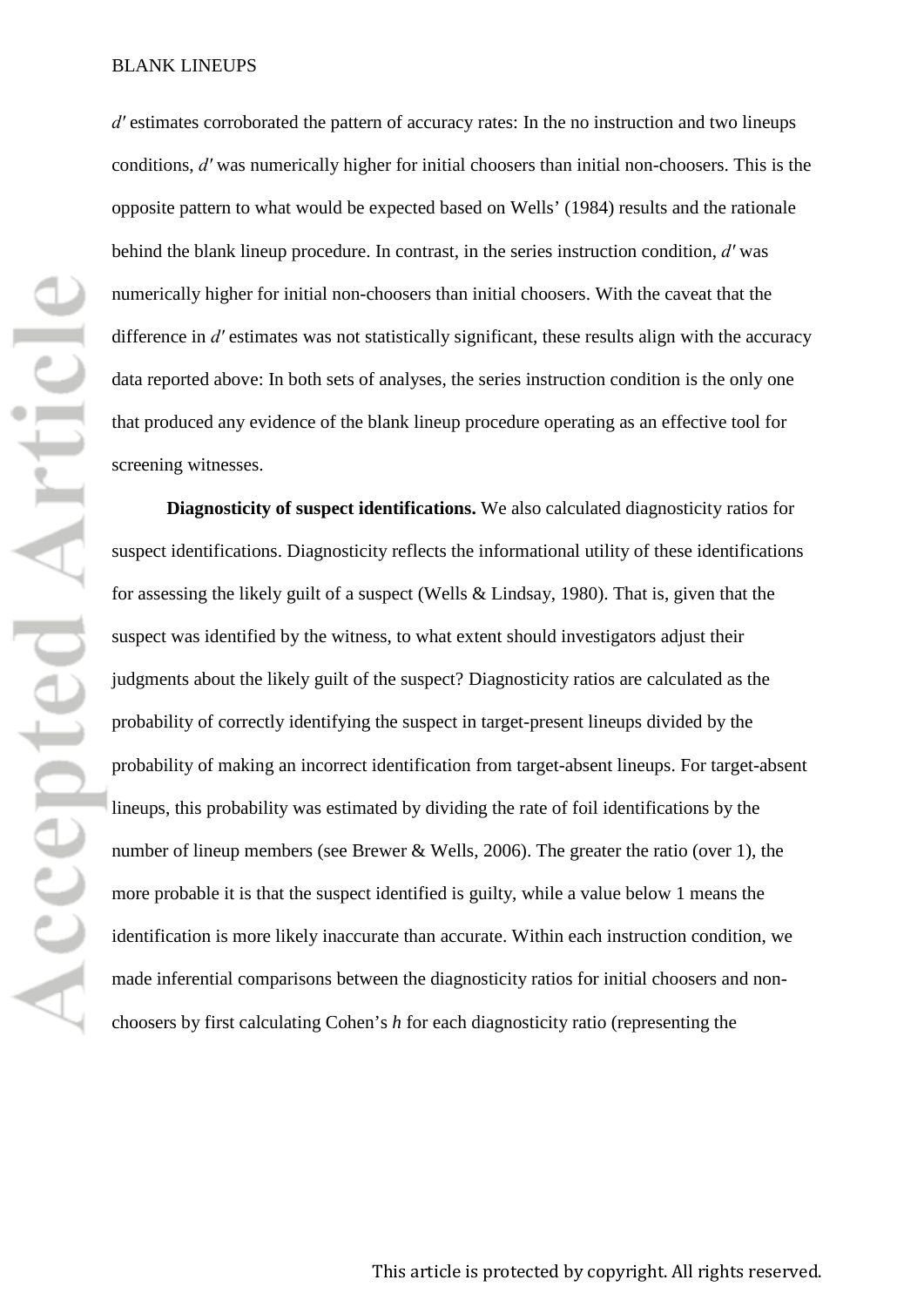difference between the proportion of correct suspect identifications from target-present lineups and the proportion of incorrect suspect identifications from target-absent lineups). We then transformed the *h* values to *z* scores and evaluated the difference between initial choosers and non-choosers by calculating the 2-tailed *p* value corresponding to the difference in *z* scores divided by  $\sqrt{2}$  (Rosenthal, [1](#page-19-0)991).<sup>1</sup>

The pattern of diagnosticity ratios (see Table 4) suggests that, in the series lineup condition, suspect identifications made by initial non-choosers were more informative than those made by initial choosers. However, the comparison of *h* values for the series condition yielded a non-significant difference in *z* scores,  $z_1 - z_2 = 1.70$ ,  $p = .089$ . In contrast, there was no evidence that suspect identifications made by initial non-choosers were more informative than those made by initial choosers in the no instruction condition, or two lineups instruction conditions. Not only did the inferential tests comparing *h* values for these conditions yield non-significant results ( $p$  values  $>$  .159), the diagnosticity ratios were numerically higher for initial choosers than initial non-choosers in both conditions.

**Comparisons with the single lineup condition.** Wells (1984) found that accuracy on a real lineup was greater for witnesses who rejected a blank lineup than those who did not view a blank lineup. In our data, this was true only for initial non-choosers in the series instruction condition: The accuracy rate was higher for this group (.56) than the single lineup condition (.37),  $\chi^2(1, n = 194) = 5.71$ ,  $p = .017$ ,  $w = 0.17$ ,  $OR = 1.49$ . In contrast, accuracy did not differ between the single lineup condition and initial non-choosers in the no instruction or two lineups instruction conditions,  $\chi^2$ s < 1, *p* values > .365.

<span id="page-19-0"></span> $1$  We thank an anonymous reviewer for suggesting this method of comparing diagnosticity ratios.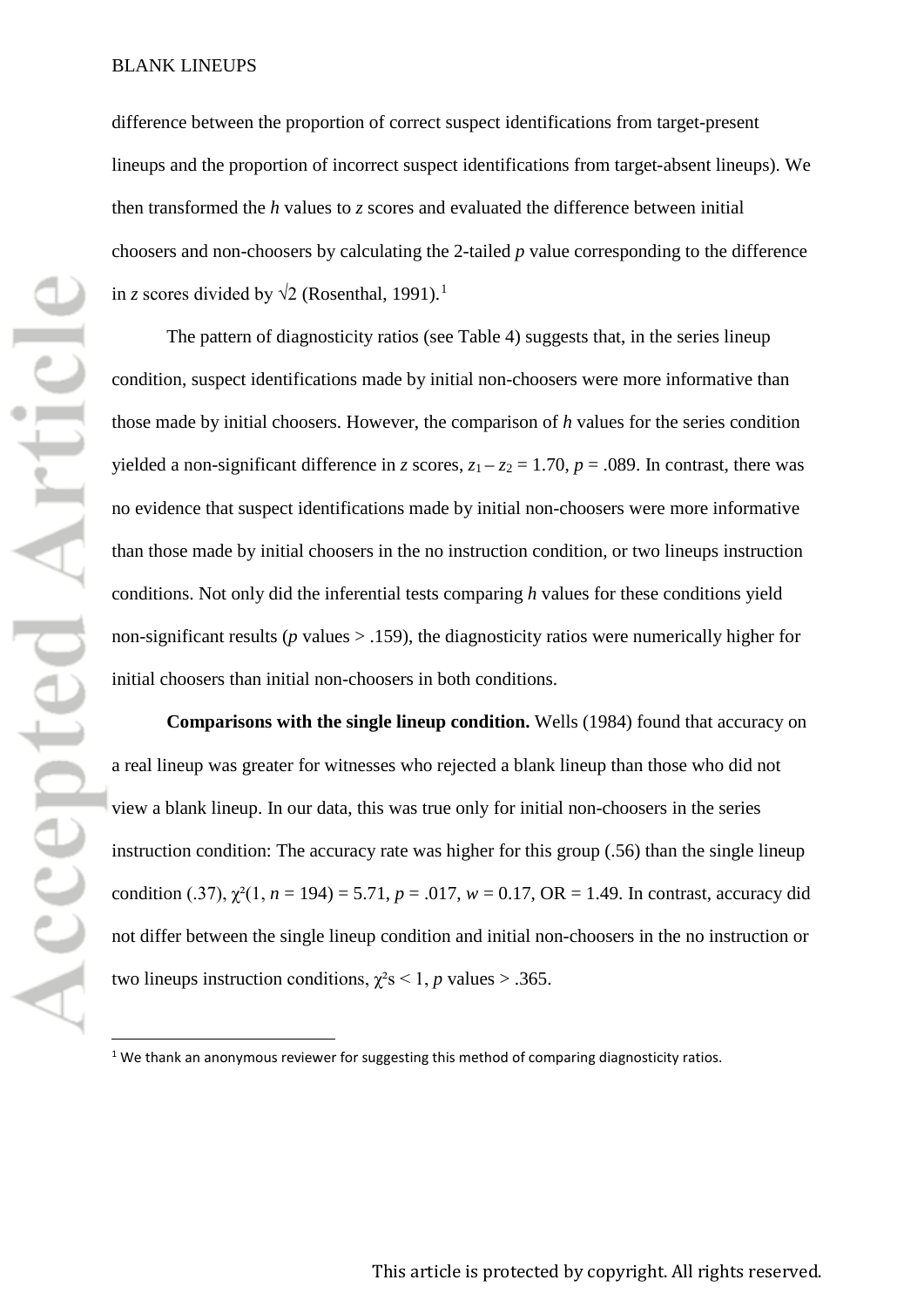In terms of SDT estimates of discriminability and response bias, we did not make specific comparisons between the single lineup condition and each of the blank lineup groups (the inferential confidence intervals calculated to compare initial non-choosers and choosers did not allow comparisons with the single lineup condition). However, estimated *dʹ* for the single lineup group (0.93) was numerically between the values for initial non-choosers and choosers in each of the instruction conditions, suggesting it is unlikely that the single lineup group differed significantly from any of the blank lineup groups in discriminability. Estimated response bias for the single lineup group was numerically lower (i.e., more conservative choosing) than all blank lineup groups, but the absence of inferential tests prevents conclusions being drawn about these comparisons.

The diagnosticity ratios (Table 4) suggest that suspect identifications made by initial non-choosers who received the series instruction (but not those who received the two lineups instruction or no instruction) were more informative than those made by witnesses who did not view a blank lineup.

**Additional exploratory analyses.** Our data contain an unusual pattern in the choosing rates for the blank lineup. Across all instruction conditions and final lineup types (target-present or -absent), participants chose from the blank lineup 45-48% of the time, with one exception: Participants in the series condition who saw a target-absent final lineup chose from the blank lineup  $35\%$  of the time.<sup>[2](#page-20-0)</sup> This result appears consistent with the idea that the series instructions might prompt witnesses to be less willing to choose from the first lineup

<span id="page-20-0"></span><sup>&</sup>lt;sup>2</sup> We thank an anonymous reviewer for pointing out this unusual pattern and suggesting these analyses to explore it.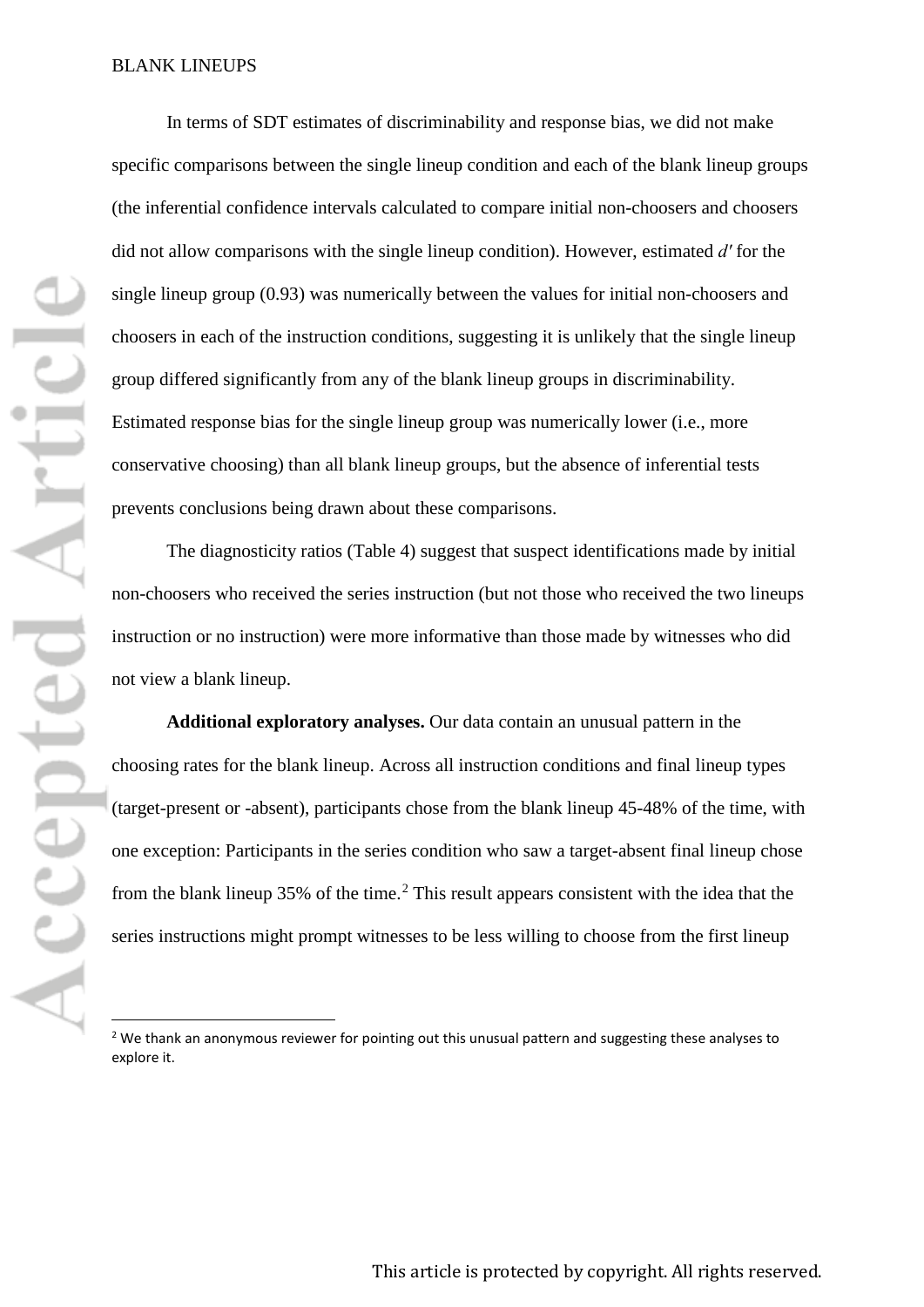they view. However, there is no apparent explanation for the variation between the targetpresent and -absent conditions within the series instruction condition, because, to the point where they responded to the blank lineup, participants in these cells had received identical instructions.

We considered this unusual result from two angles. First, we checked whether the low choosing rate in the target-absent series instruction condition might have been due to an odd distribution of stimuli in this condition. This does not seem to be the case, given that the three stimulus sets were represented approximately equally often within the target-absent series condition (burglary = 19; café = 16; car = 14). Second, we re-examined the results for combinations of choosing across both lineups (Table 2). Although the distribution of choosing combinations did not vary significantly between instructions conditions (or with the interaction between instructions and target-presence), the proportion of reject-reject responses was numerically highest for participants who received series instructions and viewed a targetabsent real lineup. Conclusions based on this pattern must be treated as speculative, but we note that this pattern is consistent with the notion that random allocation might have resulted in a greater proportion of conservative responders in this specific cell of the design which, in turn, might have contributed to the results for identification accuracy and discriminability (whereby initial non-choosers outperformed initial choosers in the series condition).

**Identification confidence.** Another potentially interesting issue is the extent to which blank lineup instructions—and choosing from a blank lineup—might affect the confidence-accuracy relationship.<sup>[3](#page-21-0)</sup> However, this issue was not our focus, and our study lacked sufficient

<span id="page-21-0"></span><sup>&</sup>lt;sup>3</sup> We thank another anonymous reviewer for this suggestion.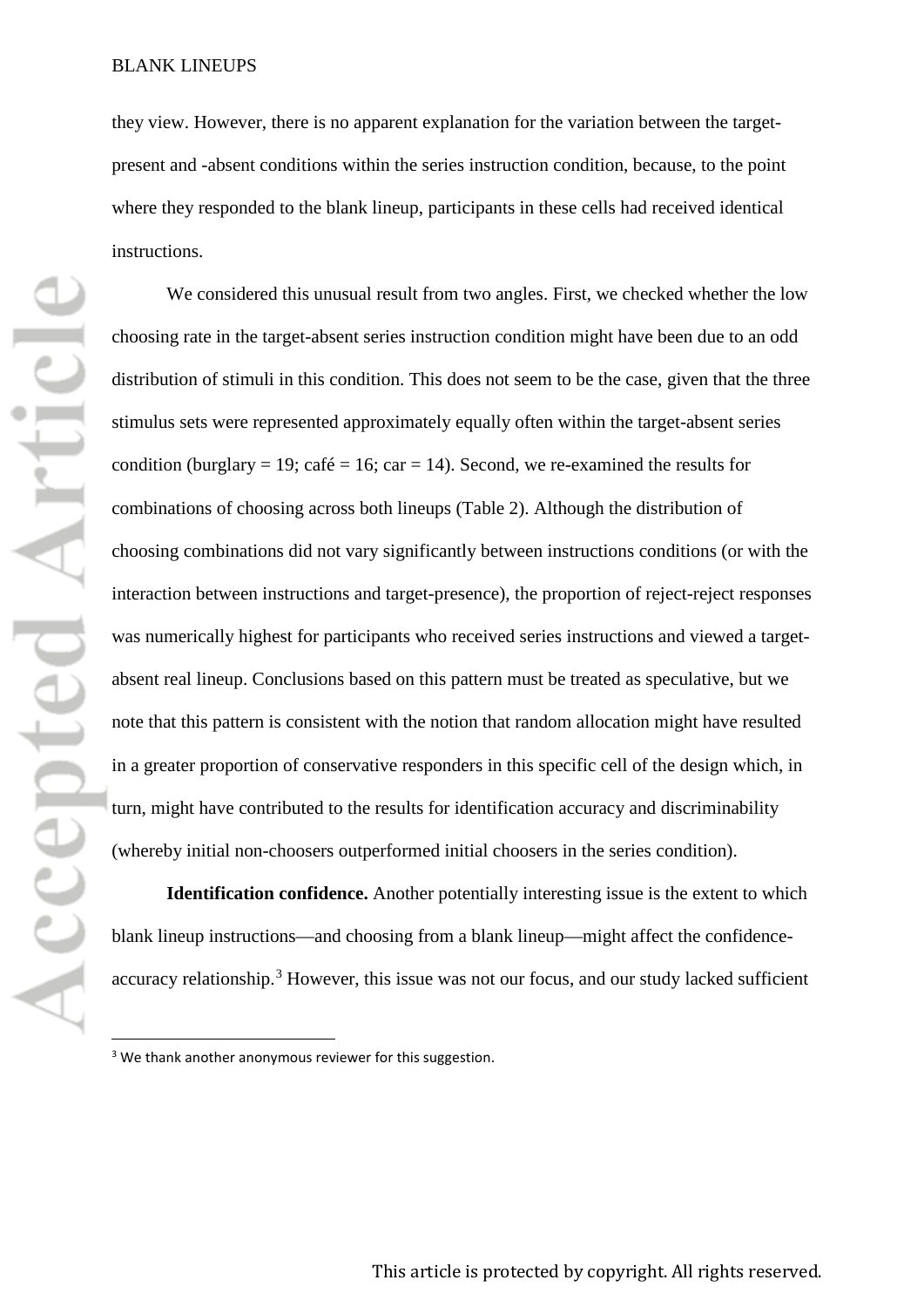data points per cell for confidence-accuracy characteristic (CAC) or calibration analyses (e.g., Brewer & Wells, 2006; Mickes, 2015). Exploratory analyses showed that, collapsing across conditions, correct picks ( $M = 51.13$ ,  $SD = 24.78$ ) were made with higher confidence than were incorrect picks ( $M = 43.73$ ,  $SD = 24.86$ ), although this difference was not statistically significant,  $t(193) = 1.85$ ,  $p = .066$ , Cohen's  $d = 0.30$ . We do not report this comparison for individual cells in our design; once we omitted participants who rejected the second lineup (because confidence is unrelated to accuracy for lineup rejections) and divided the remaining participants into those who made correct and incorrect picks, there were too few data points in some cells to draw meaningful conclusions about the effects of blank lineup instructions on the confidence-accuracy relationship.

### **Discussion**

This research tested the idea proposed by Wells (1984) that blank lineups can be used to screen witnesses in terms of their likely reliability: that is, witnesses who reject a blank lineup will be—on average—more reliable than those who choose from a blank lineup. The results suggest that this holds true only when witnesses are informed beforehand that they will be asked to view a series of lineups. When these instructions are provided, (a) identification responses made by witnesses who rejected the blank lineup are more likely to be accurate than those made by witnesses who picked from the blank lineup, and (b) suspect identifications made by witnesses who rejected the blank lineup are—at least to some extent—more informative of the likely guilt than those made by witnesses who picked from the blank lineup. Additionally, these initial non-choosers are much better able to discriminate the target from fillers in the lineup. In contrast, if witnesses are told that there will be two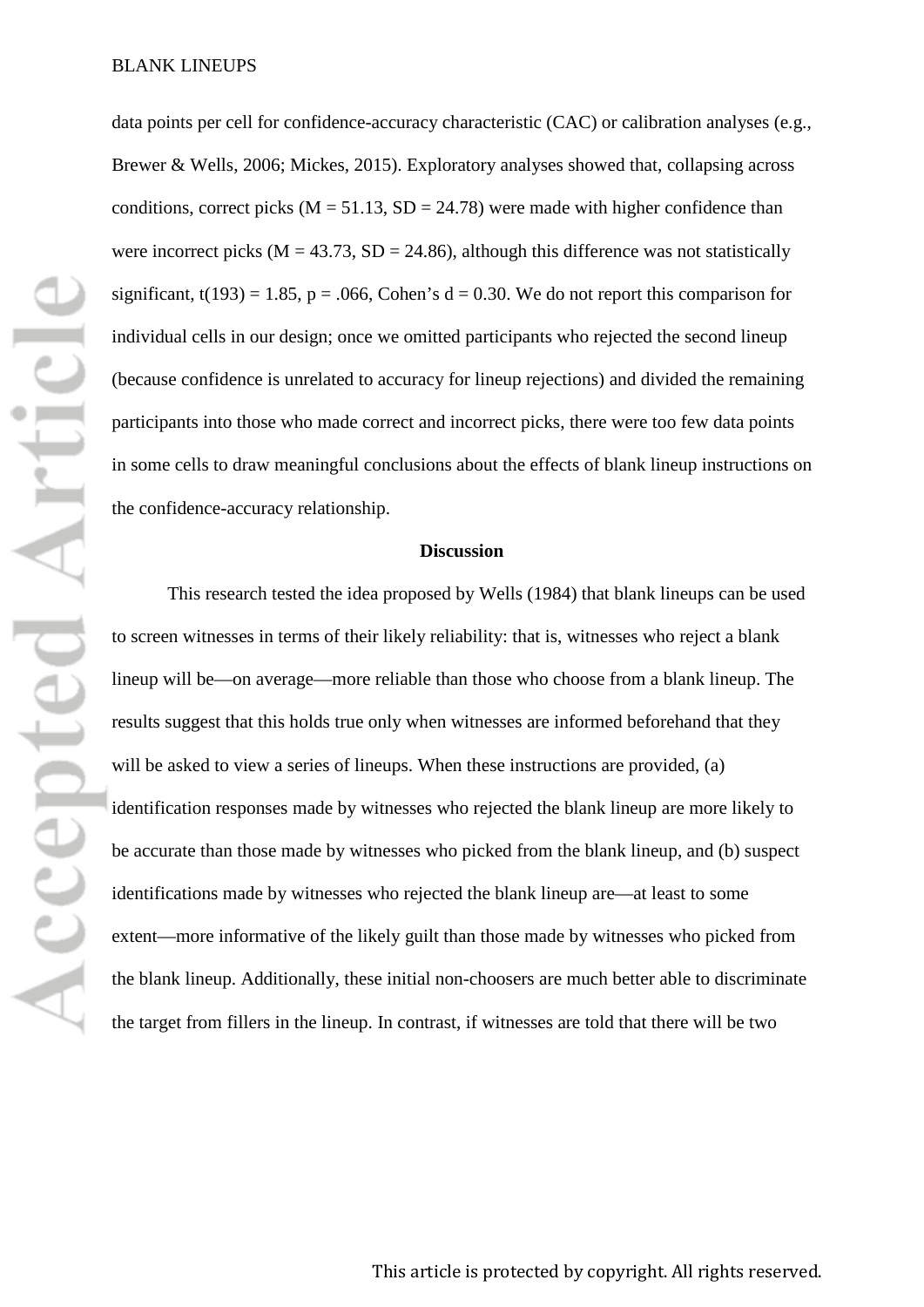lineups, or not given information about the number of lineups to be viewed, then choosing from a blank lineup does less to predict identification accuracy or the diagnosticity of suspect identifications from a second, "real" lineup. If anything, choosers provide slightly more accurate responses and greater discriminability compared to non-choosers in these conditions. Importantly, these results were obtained with a retention interval of approximately one week, more closely resembling the conditions of a real investigation than previous research on the blank lineup procedure. From a practical viewpoint and considering previous findings, these results suggest that if the blank lineup procedure is to be an effective screening tool, then perhaps instructions to witnesses should include a statement indicating a series of lineups will be viewed. We return to this point later in the Discussion.

A second notable finding was that the pattern of choosing rates in the blank lineup procedure differed from what was expected. We predicted that choosing from a blank lineup would be associated with reduced choosing from a second lineup due to commitment effects and confirmation bias. If there is one culprit, and the witness chose someone from the first lineup, logically the witness should infer that the culprit cannot be in a second lineup that contains different people (Palmer et al., 2012). However, this did not seem to be the case: Choosing rates from the second lineup were lower in all the blank lineup conditions than the single-lineup condition, regardless of whether witnesses chose from the blank lineup or not. This occurred even when witnesses were told explicitly that there would be two lineups, which should maximize commitment effects. Thus, although previous research shows evidence of commitment and confirmation effects (Palmer et al., 2012), the present data indicate that such effects do not always influence responding in the blank lineup paradigm.

Accepted Articl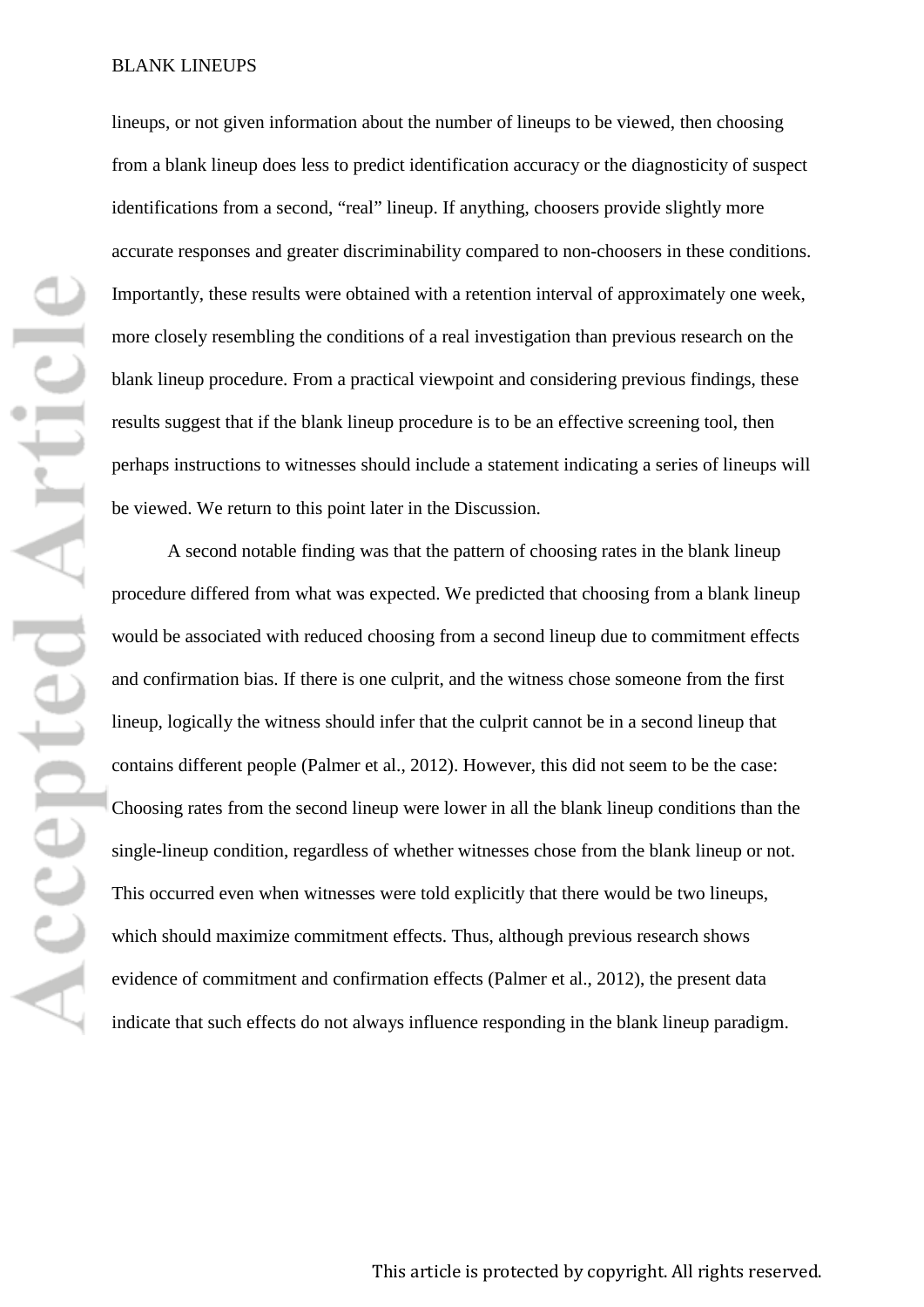Accepted Articl

This pattern of choosing rates shows that the presentation of a blank lineup can reduce witnesses' propensity to choose from the "real" lineup, regardless of whether witnesses pick from or reject the blank lineup. Why might this occur? One possibility is that the presentation of multiple lineups makes it more salient to witnesses that the culprit may not be present in any given lineup; if there are to be multiple lineups, then there must be at least one lineup that does not contain the culprit. The use of multiple lineups might emphasize this notion, overand-above the effects of unbiased instructions. Note, however, that the results of Palmer et al. (2012) do not align with this explanation: Palmer et al.'s data suggest that *choosing from* a blank lineup is associated with reduced choosing from a real lineup, whereas the current data suggest that simply viewing a blank lineup is associated with reduced choosing from a real lineup. This discrepancy highlights that factors affecting choosing in the blank lineup paradigm—and multiple lineup scenarios more broadly (e.g., Horry, Palmer, & Brewer, 2012; Palmer et al., 2010; Smalarz et al., 2019; Smalarz & Wells, 2014; Steblay & Dysart, 2016)—are not yet comprehensively understood. Replication of the current study with larger samples should help in disentangling these factors.

Given the patterns of choosing rates, it is important to acknowledge that our data do not provide a clear understanding of why the series instructions were important for the blank lineup procedure to be an effective screening tool. We expected that the series instruction (compared to the two lineups instruction) would minimize the impact of commitment and confirmation bias effects in responses to a second, real lineup. The data do not support this conclusion because the choosing rates provided no evidence that commitment and confirmation bias effects occurred, even given the two lineups instruction. This raises the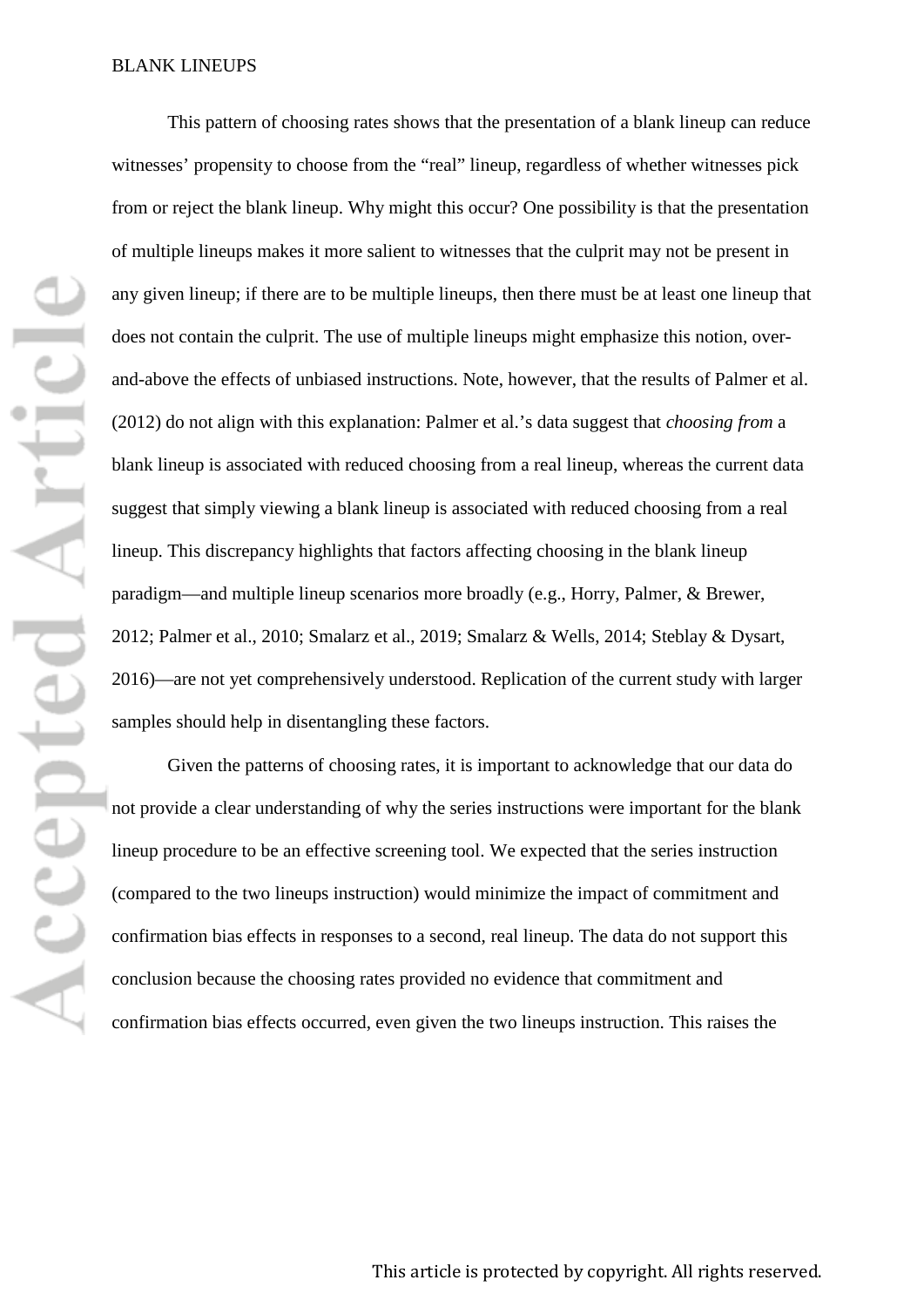question of what mechanism underpinned the effectiveness of the series instruction for screening reliable from unreliable witnesses? Our data do not speak directly to this issue. However, recent work by Smith et al. (2018) suggests one potential explanation: The series instruction may have influenced the way witnesses responded to the blank lineup, potentially creating slightly different groups of blank lineup choosers and non-choosers. Additional opportunities instructions prompt witnesses to respond more conservatively but—crucially this does not simply translate to reduced choosing; it can also increase accuracy. Smith et al. propose that, when faced with a culprit-absent lineup, witnesses tend to set an overly lenient criterion for making a positive identification. This is perhaps due to inflated expectations of the likelihood that the culprit will appear in the lineup (Wells, 1984; 1993). Instructions about additional identification opportunities curb this tendency by not only reducing choosing overall, but by reducing false identifications to a greater extent than correct identifications (beyond similar effects produced by unbiased instructions).

In the blank lineup paradigm, such processes might alter the composition of blank lineup choosers and non-choosers. In the absence of a series instruction, witnesses who choose from the blank lineup likely include those with relatively poor memories of the culprit and some with decent memories who pick due to non-memorial influences such as expectations about the likelihood the culprit will be present. If the series instruction undermines the tendency to pick from a blank lineup based on inflated expectations that the culprit will appear, then witnesses with a decent memory of the culprit will be more likely to reject the blank lineup. In turn, the difference in average memory quality between initial choosers and non-choosers will increase under the series instruction, enhancing the efficacy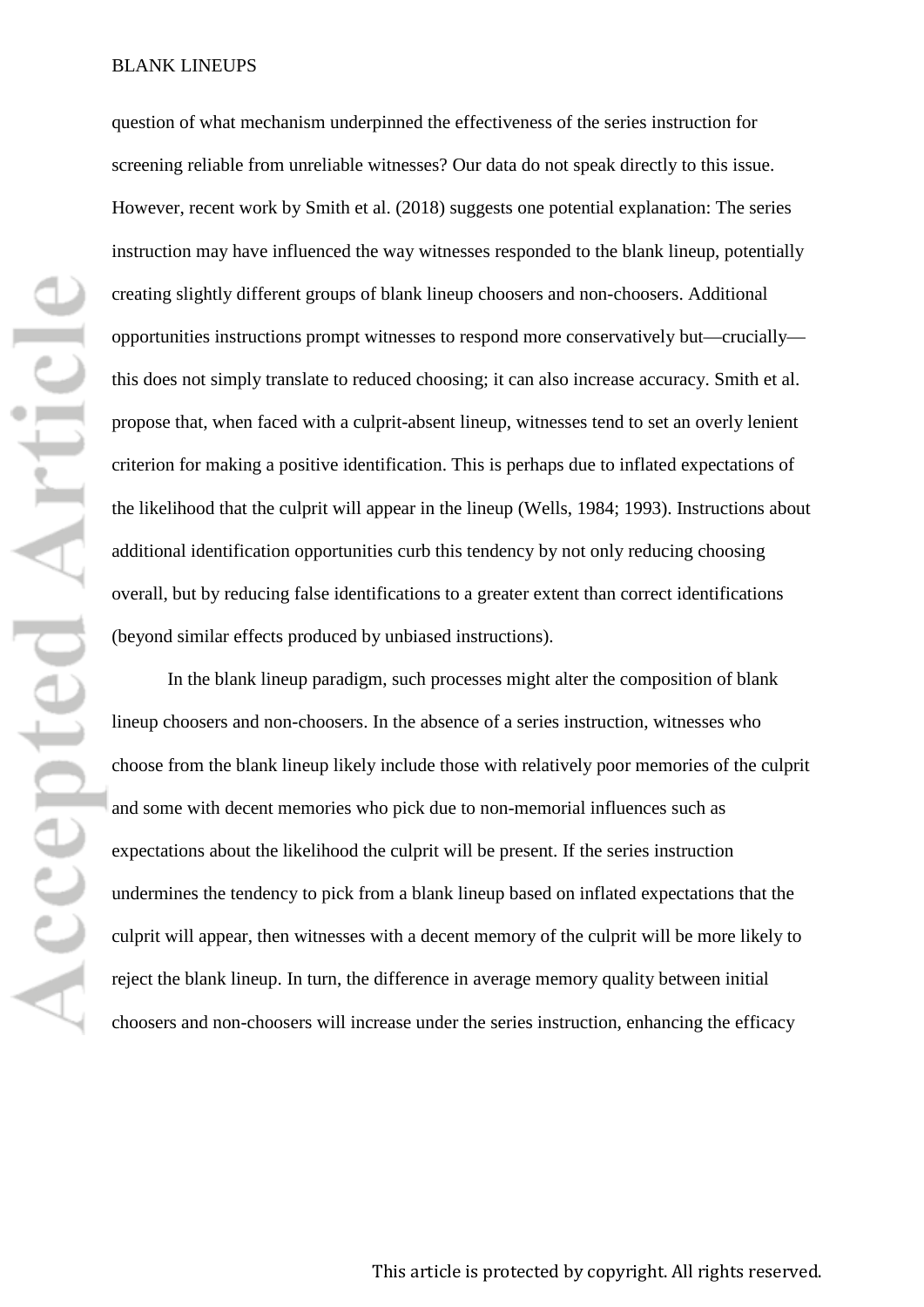of the blank lineup procedure as a screening tool. However, we emphasize that this account remains speculative. Moreover, the blank lineup responses in the present study offer only minimal support for this explanation: Choosing rates from the blank lineup was numerically lower in the series instruction condition (.42) than the two lineups (.47) and no instruction conditions (.46), but this difference was very small,  $\chi^2$  < 1, *w* = .04.

Drawing conclusions about blank lineup instructions is further complicated by the lower blank lineup choosing rate for witnesses in the series condition who would eventually be presented with a target-absent lineup. Although this choosing rate in the blank lineup was not significantly lower than any other condition, it is nonetheless possible that it contributed to our results. The additional analyses conducted did not shed any light on the matter, however we cannot ignore this peculiarity when interpreting the influence of the given instructions and the utility of the blank lineup.

Could methodological differences account for the discrepant results across blank lineup studies? There are several differences between our study and that of Wells (1984). Our no instructions condition was closest to the design used by Wells, yet as aforementioned there was no meaningful difference between blank lineup choosers and non-choosers in the current experiment. If the blank lineup was a robust diagnostic tool for witness reliability, we would expect to see initial non-choosers consistently outperform choosers. Yet we did not find this, even in the condition closest to the original study. The blank lineup used by Wells was likely more biased than the blank lineups used in Palmer at al. (2012) and the current study, and the retention interval in the current experiment was substantially longer than in previous blank lineup studies. However, it is unclear how such differences can account for the variation in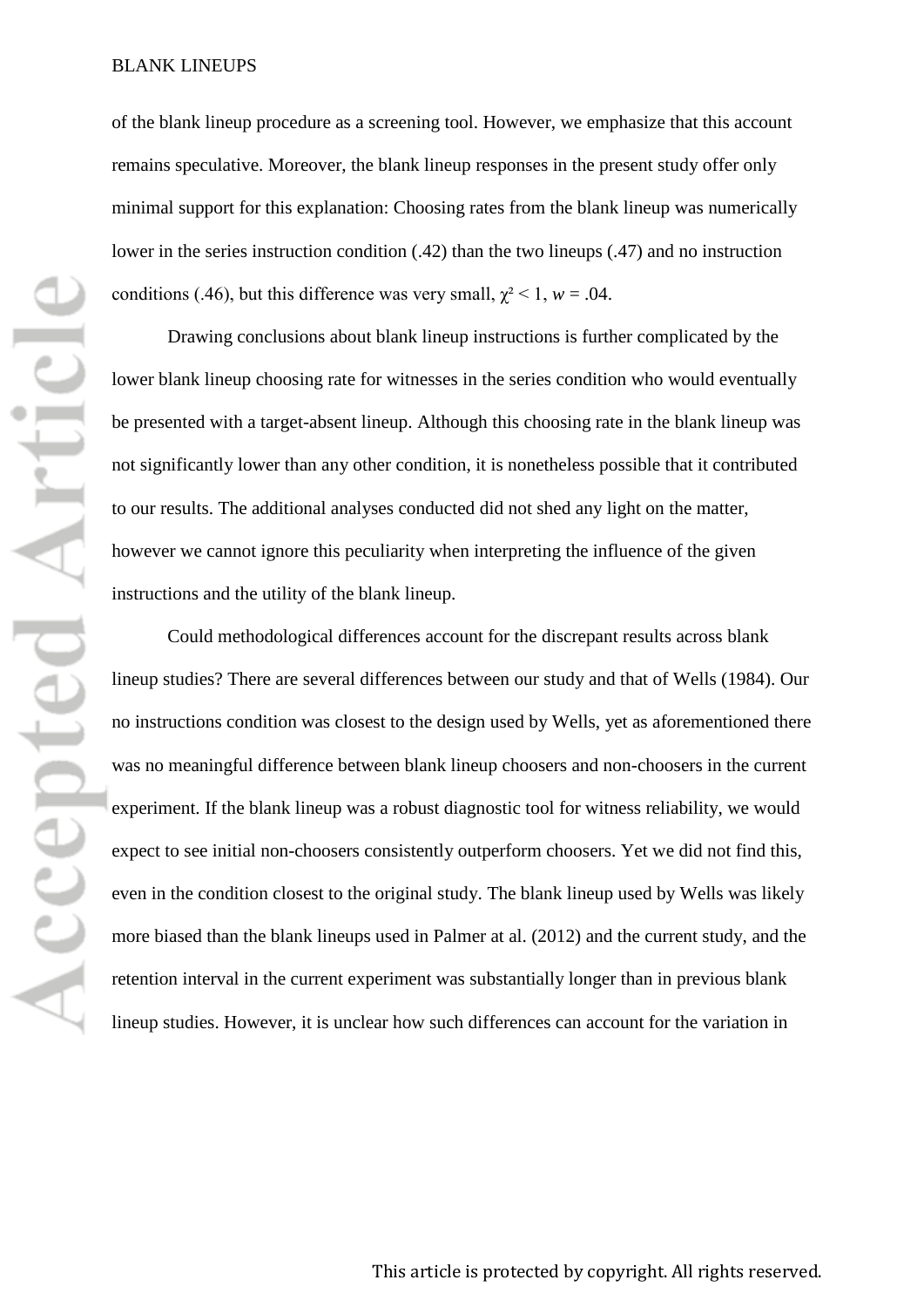results across these studies. Ultimately, it seems there are multiple factors with uncertain influences on the choice witnesses make in both the blank and subsequent real lineup.

#### **Conclusion**

Researchers continue to develop eyewitness identification techniques that promote accurate identification decisions and evaluation of those decisions. One such technique involves the use of a blank lineup to screen reliable witnesses from unreliable ones. Our research highlights that it cannot be assumed the blank lineup procedure will successfully do this. There are two aspects to this conclusion. First, our results suggest that for blank lineups to be used as a screening tool, instructions should include a statement that witnesses will view a series of lineups. We make this conclusion tentatively, due to the unusual patterns of choosing and discrepant results across blank lineup studies to date. Second, on a broader and more important level, it is becoming clear that we lack a good understanding of how the blank lineup procedure functions and how to interpret different patterns of responses in this paradigm. Developing such an understanding will be important for determining whether the blank lineup procedure can be used as a screening tool, and how to effectively implement this.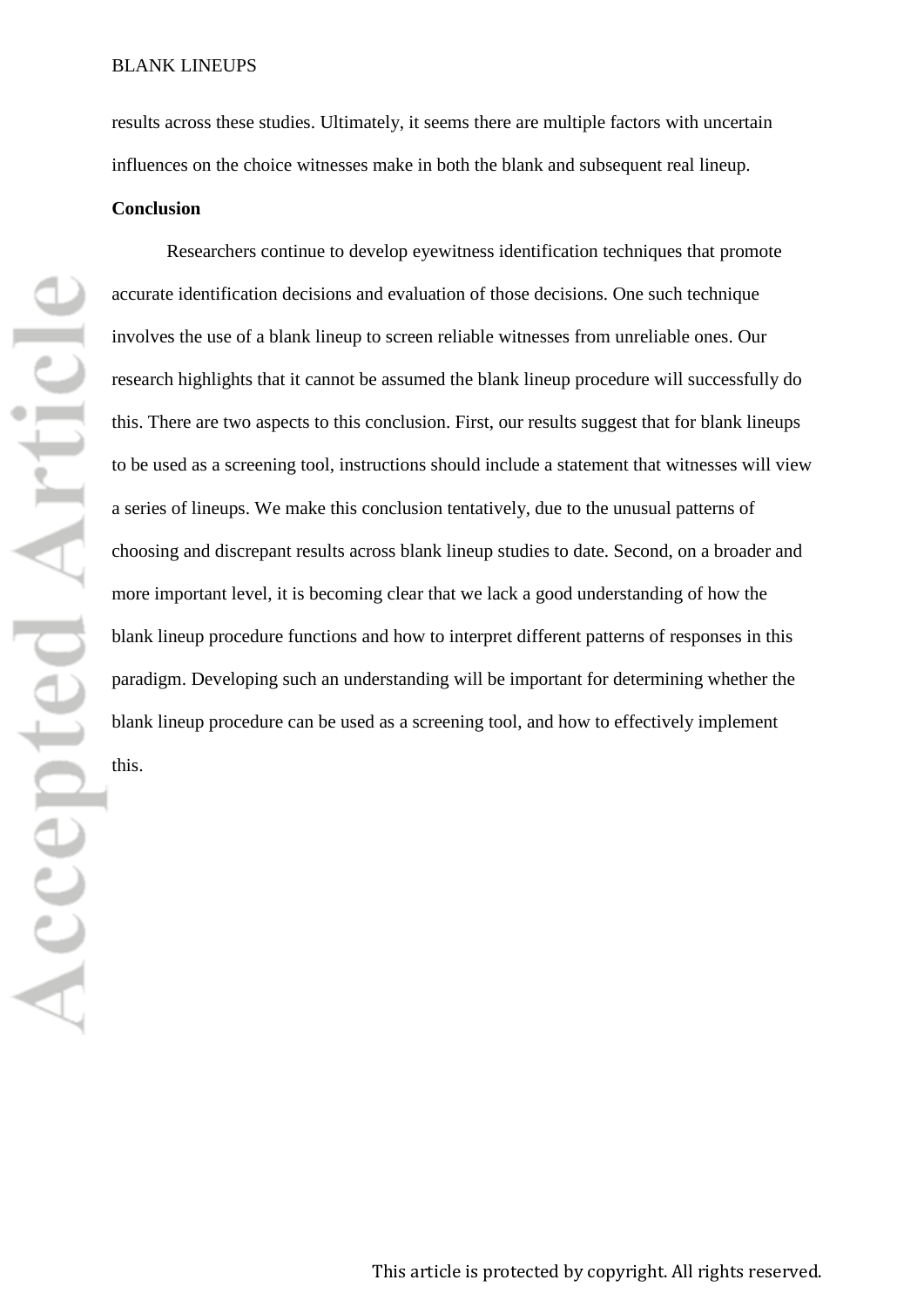### **References**

- Brewer, N., & Wells, G. L. (2006). The confidence-accuracy relationship in eyewitness identification: Effects of lineup instructions, foil similarity, and target-absent base rates. *Journal of Experimental Psychology: Applied, 12*, 11-30. doi:10.1037/1076- 898x.12.1.11
- Clark, S. E. (2003). A memory and decision model for eyewitness identification. *Applied Cognitive Psychology*, *17*, 629-654. doi:10.1002/acp.891
- Clark, S. E. (2012). Costs and benefits of eyewitness identification reform: Psychological science and public policy. *Perspectives on Psychological Science*, *7*, 238-259. doi:10.1177/1745691612439584
- Cutler, B. L., Daugherty, B., Babu, S., Hodges, L., & Van Wallendael, L. R. (2009). Creating blind photoarrays using virtual human technology: A feasibility test. *Police Quarterly*, *12*, 289-300. doi:10.1177/1098611109339892
- Deffenbacher, K. A., Bornstein, B. H., & Penrod, S. D. (2006). Mugshot exposure effects: Retroactive interference, mugshot commitment, source confusion, and unconscious transference. *Law and Human Behavior, 30*, 287-307. doi:10.1007/s10979-006-9008- 1
- Dysart, J. E., Lindsay, R. C. L., Hammond, R., & Dupuis, P. (2001). Mug shot exposure prior to lineup identification: Interference, transference, and commitment effects. *Journal of Applied Psychology, 86*, 1280-1284. doi:10.1037/0021-9010.86.6.1280
- Fife, D., Perry, C. & Gronlund, S. D. (2014). Revisiting absolute and relative judgments in the WITNESS model. *Psychonomic Bulletin & Review*, *21*, 479-487.

Accepted Articl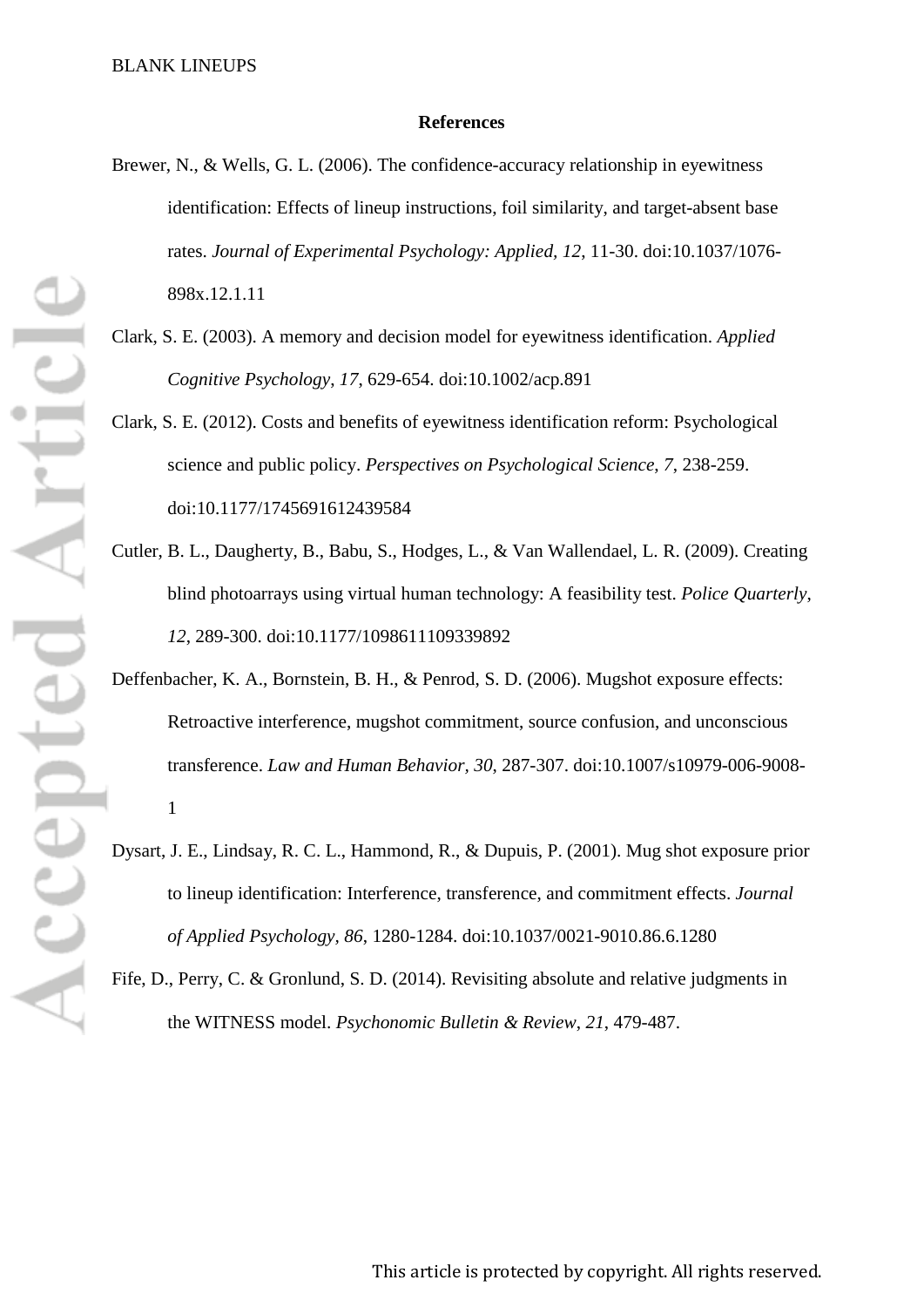doi:10.3758/s13423-013-0493-1

Gorenstein, G. W., & Ellsworth, P. C. (1980). Effect of choosing an incorrect photograph on a later identification by an eyewitness. *Journal of Applied Psychology*, *65*, 616-622. doi:10.1037/0021-9010.65.5.616

Hibel, M. (2006). *New York identification law.* Newark, NJ: LexisNexis.

- Horry, R., Brewer, N., Weber, N., & Palmer, M. A. (2015). The Effects of Allowing a Second Sequential Lineup Lap on Choosing and Probative Value. *Psychology, Public Policy, and Law*, *21*, 121-133. doi:10.1037/law0000041
- Horry, R., Palmer, M. A., & Brewer, N. (2012). Backloading in the sequential lineup prevents within-lineup criterion shifts that undermine eyewitness identification performance. *Journal of Experimental Psychology: Applied*, *18*, 346-360. doi:10.1037/a0029779
- Innocence Project. (2018). *Eyewitness misidentification.* Retrieved from https://www.innocenceproject.org/causes/eyewitness-misidentification/
- Kantner, J., & Lindsay, D. S. (2012). Response bias in recognition memory as a cognitive trait. *Memory & Cognition, 40*, 1163-1177. doi:10.3758/s13421-012-0226-0
- Klayman, J., & Ha, Y.-W. (1987). Confirmation, disconfirmation, and information in hypothesis testing. *Psychological Review, 94*, 211-228. doi:10.1037//0033- 295X.94.2.211
- Lindsay, R. C., & Wells, G. L. (1985). Improving eyewitness identifications from lineups: Simultaneous versus sequential lineup presentation. *Journal of Applied Psychology*, *70*, 556-564. doi:10.1037/0021-9010.70.3.556

**Accepted Article**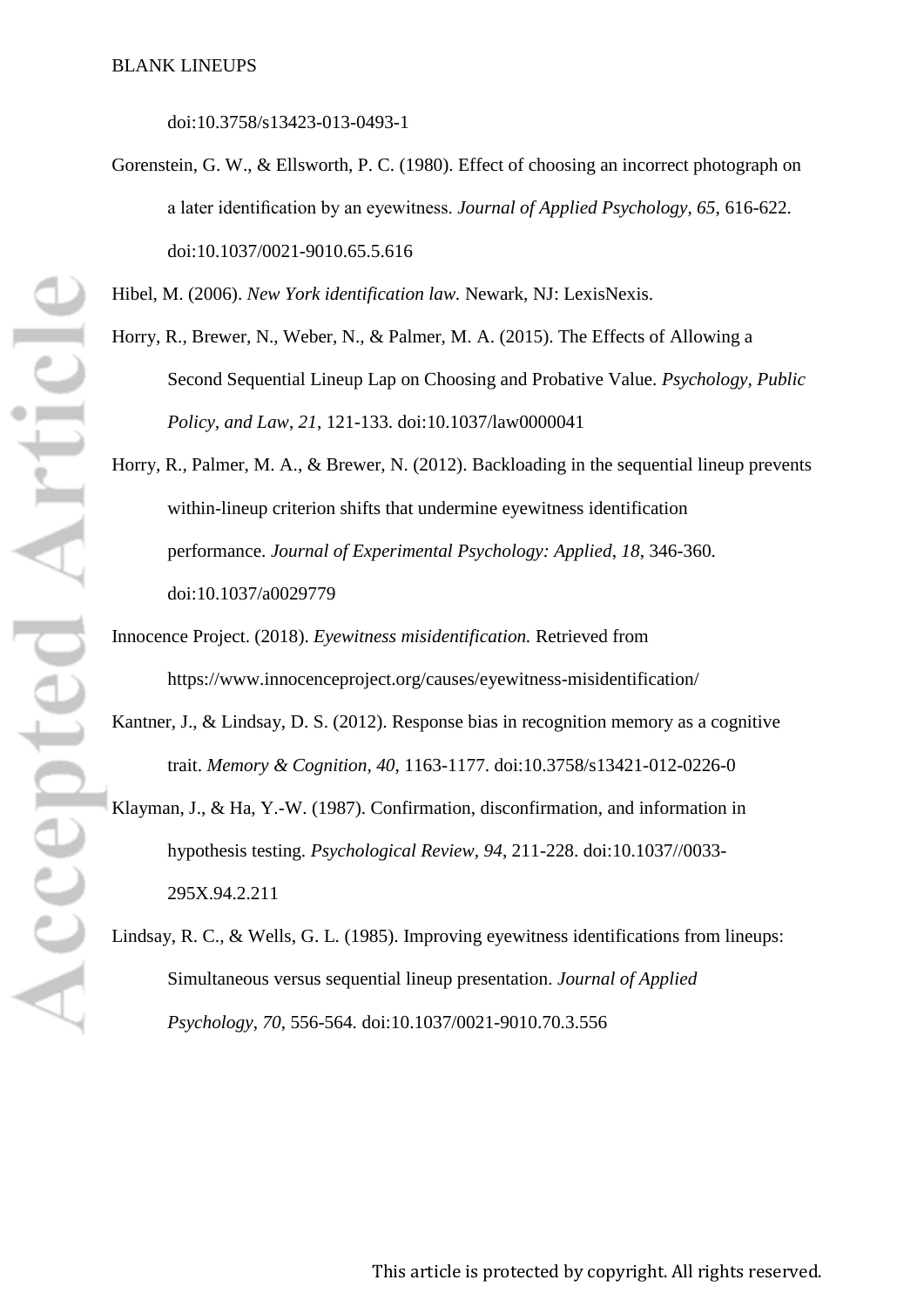- Malpass, R. S., & Devine, P. G. (1981). Eyewitness identification: Lineup instructions and the absence of the offender. *Journal of Applied Psychology, 66*, 482-489. doi:10.1037/0021-9010.66.4.482
- Memon, A., Havard, C., Clifford, B., Gabbert, F., & Watt, M. (2011). A field evaluation of the viper system: A new technique for eliciting eyewitness identification evidence. *Psychology, Crime & Law, 17*, 711-729. doi:10.1080/10683160903524333
- Memon, A., Hope, L., Bartlett, J., & Bull, R. (2002). Eyewitness recognition errors: The effects of mugshot viewing and choosing in young and old adults. *Memory & Cognition*, *30*, 1219-1227. doi:10.3758/BF03213404
- Mickes, L. (2015). Receiver operating characteristic analysis and confidence–accuracy characteristic analysis in investigations of system variables and estimator variables that affect eyewitness memory. *Journal of Applied Research in Memory and Cognition, 4*, 93-102. doi:10.1016/j.jarmac.2015.01.003
- Moreland, M. B., & Clark, S. E. (2020). Absolute and relative decision processes in eyewitness identification. *Applied Cognitive Psychology, 34*, 142-156. doi: 10.1002/acp.3602
- Nickerson, R. S. (1998). Confirmation bias: A ubiquitous phenomenon in many guises. *Review of General Psychology*, *2*, 175-220. doi:10.1037/1089-2680.2.2.175
- Palmer, M. A., & Brewer, N. (2012). Sequential lineup presentation promotes less-biased criterion setting but does not improve discriminability. *Law and Human Behavior, 36,*  247-255. doi:10.1037/h0093923

Palmer, M. A., Brewer, N., & Weber, N. (2010). Postidentification feedback affects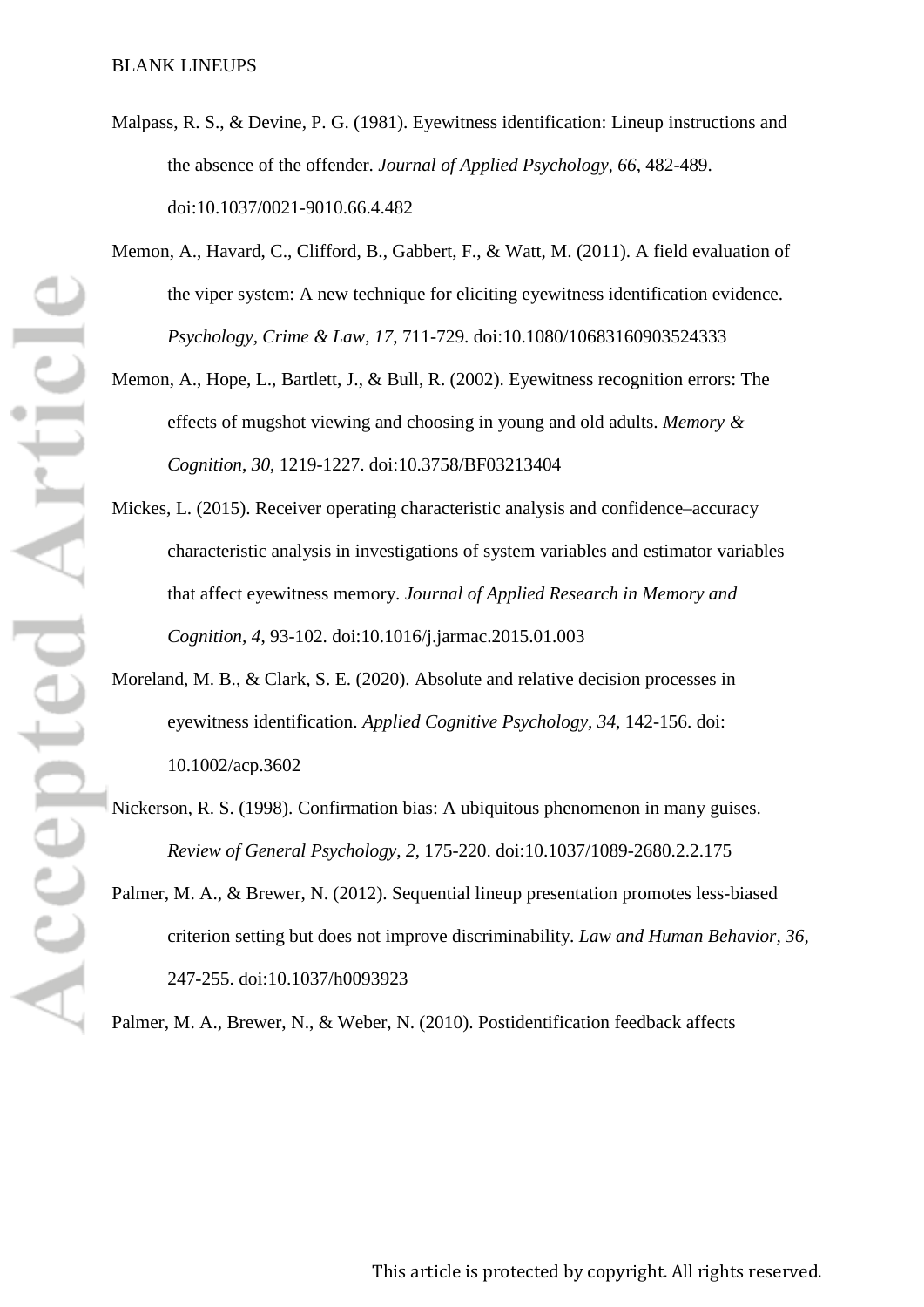subsequent eyewitness identification performance. *Journal of Experimental Psychology: Applied, 16,* 387-398. doi:10.1037/a0021034

- Palmer, M. A., Brewer, N., & Weber, N. (2012). The information gained from witnesses' responses to an initial "blank" lineup. *Law and Human Behavior, 36*, 439-447. doi:10.1037/h0093939
- Palmer, M. A., Brewer, N., Weber, N., & Nagesh, A. (2013). The confidence-accuracy relationship for eyewitness identification decisions: Effects of exposure duration, retention interval, and divided attention. *Journal of Experimental Psychology: Applied*, *19*, 55-71. doi:10.1037/a0031602
- Read, J. D., Lindsay, D. S., & Nichols, T. (1998). The relation between confidence and accuracy in eyewitness identification studies: Is the conclusion changing? In C. P. Thomson, D. Bruce, J. D. Read, D. Hermann, D. Payne, & M. P. Toglia (Eds.), *Eyewitness memory: Theoretical and applied perspectives* (pp. 107–130). Mahwah, NJ: Erlbaum.
- Sauer, J., Brewer, N., Zweck, T., & Weber, N. (2010). The effect of retention interval on the confidence-accuracy relationship for eyewitness identification. *Law and Human Behavior, 34*, 337-347. doi:10.1007/s10979-009-9192-x
- Singer, M., & Wixted, J. T. (2006). Effect of delay on recognition decisions: Evidence for a criterion shift. *Memory & Cognition, 34*, 125-137. doi:10.3758/bf03193392
- Smalarz, L., Kornell, N., Vaughn, K. E., & Palmer, M. A. (2019). Identification performance from multiple lineups: Should eyewitnesses who pick fillers be burned? *Journal of Applied Research in Memory and Cognition*, *8*, 221-232.

Accepted Articl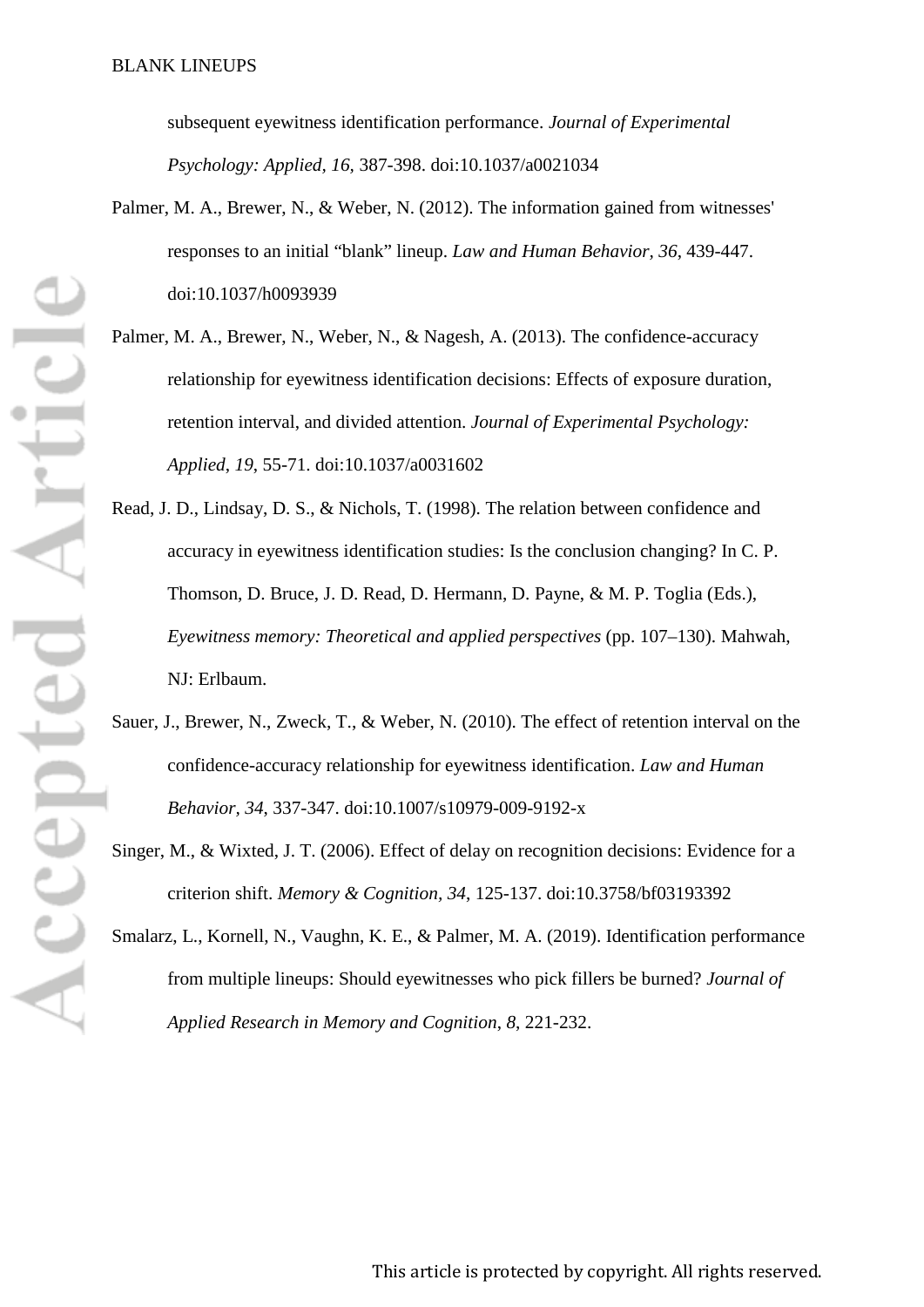doi:10.1016/j.jarmac.2019.03.001

- Smalarz, L., & Wells, G. L. (2014). Confirming feedback following a mistaken identification impairs memory for the culprit. *Law and Human Behavior*, *38*, 283-292. doi:10.1037/lhb0000078
- Smith, A. M., Wells, G. L., Lindsay, R. C. L., & Myerson, T. (2018). Eyewitness identification performance on showups improves with an additional-opportunities Instruction: Evidence for present–absent criteria discrepancy. *Law and Human Behavior*, *42*, 215-226. doi:10.1037/lhb0000284
- Steblay, N.M. (1997). Social influence in eyewitness recall: A meta-analytic review of lineup instruction effects. *Law and Human Behavior*, *21*, 283-297. doi:10.1023/A:1024890732059
- Steblay, N. K., & Dysart, J. E. (2016). Repeated eyewitness identification procedures with the same suspect. *Journal of Applied Research in Memory and Cognition*, *5*, 284-289. doi:10.1016/j.jarmac.2016.06.010

United States v. Crouch, 478 F. Supp. 867 (1979).

United States v. Tyler, 878 F. 2d 753 (1989).

Wason, P. C. (1960). On the failure to eliminate hypotheses in a conceptual task. *The Quarterly Journal of Experimental Psychology, 12*, 129-140. doi:10.1080/17470216008416717

Wells, G. L. (1984). The psychology of lineup identifications. *Journal of Applied Social Psychology, 14*, 89-103. doi:10.1111/j.1559-1816.1984.tb02223.x

Wells, G. L. (1993). What do we know about eyewitness identification? *American*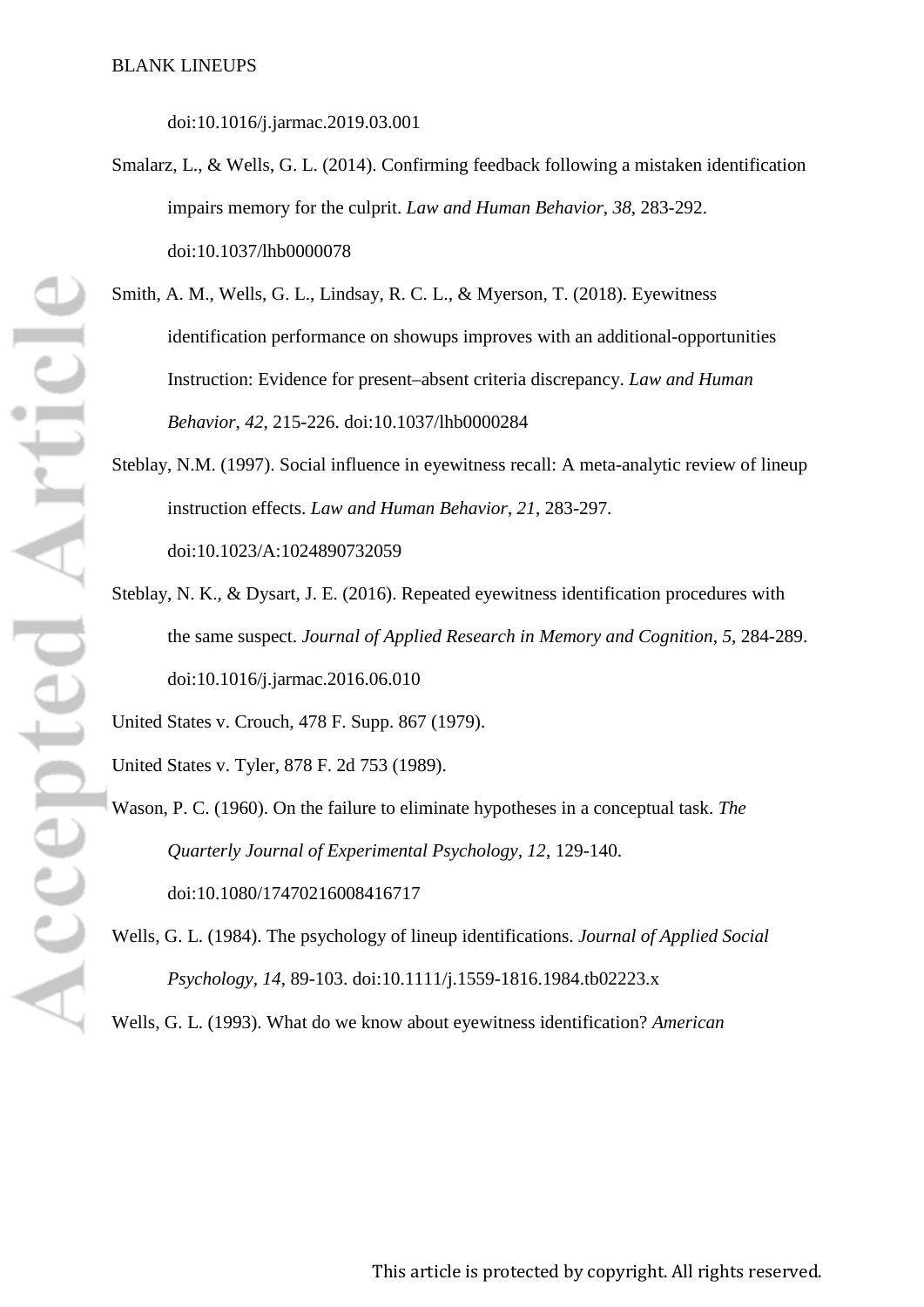*Psychologist, 48,* 553-571. doi:10.1037/0003-066X.48.5.553

- Wells, G. L., & Lindsay, R. C. (1980). On estimating the diagnosticity of evewitness nonidentifications. *Psychological Bulletin, 88*, 776-784. doi:10.1037/0033- 2909.88.3.776
- Wells, G. L., Rydell, S. M, & Seelau, E. P. (1993). The selection of distracters for eyewitness lineups. *Journal of Applied Psychology, 78*, 835-844. doi:10.1037//0021- 9010.78.5.835
- Wells, G. L., Small, M., Penrod, S., Malpass, R. S., Fulero, S. M., & Brimacombe, C. A. E. (1998). Eyewitness identification procedures: Recommendations for lineups and photospreads. *Law and Human Behavior, 22*, 603-647. doi:10.1023/A:1025750605807
- Wixted, J. T., & Mickes, L. (2014). A signal-detection-based diagnostic-feature model of eyewitness identification. *Psychological Review*, *121*, 262-276. doi:10.1037/a0035940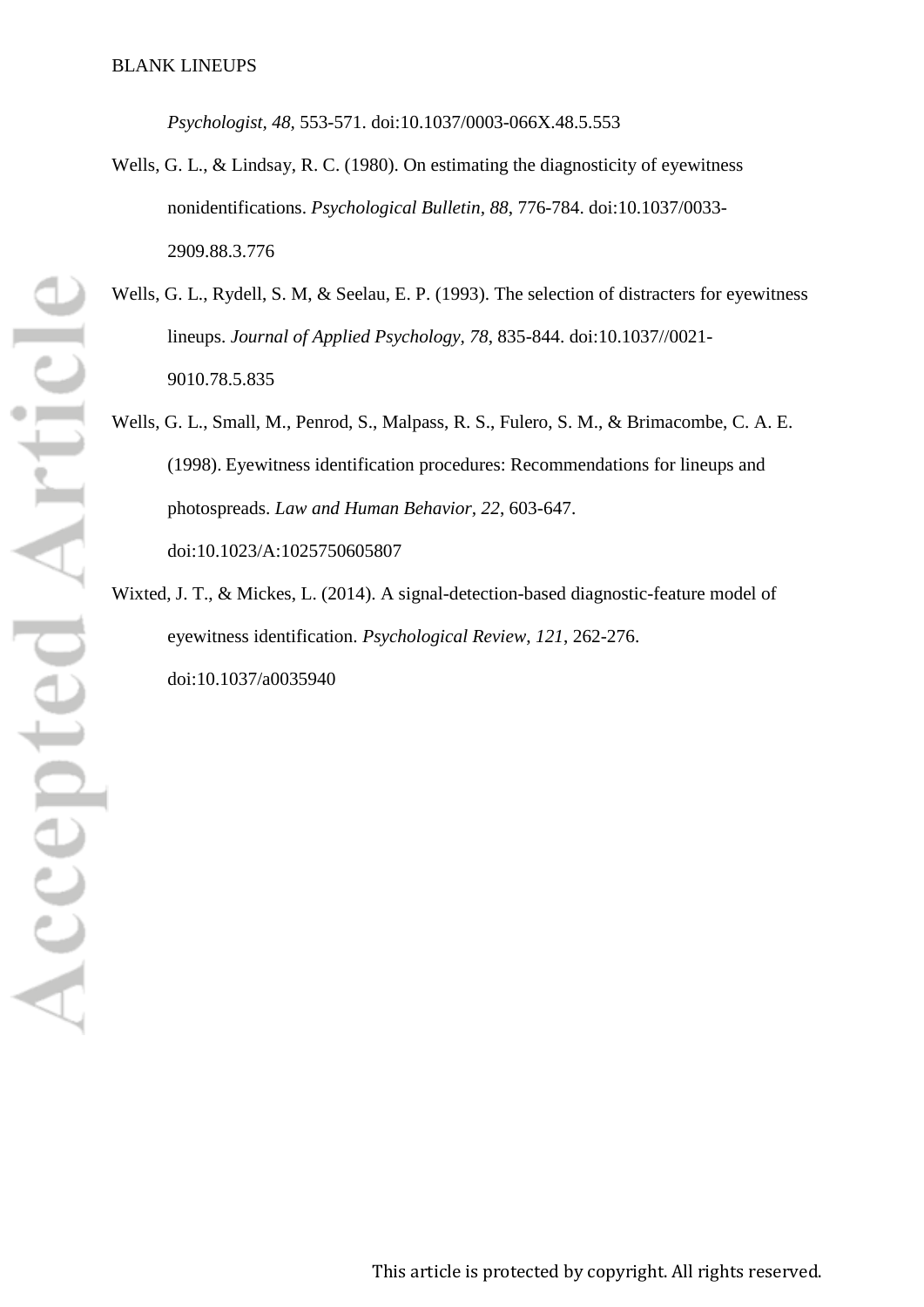Table 1 *Percentages and Frequencies of Responses in Target-Present and Target-Absent Lineups*

|                 |                     | Target-present lineups |                  |                |                  |           |                  |       |  |
|-----------------|---------------------|------------------------|------------------|----------------|------------------|-----------|------------------|-------|--|
|                 |                     | Correct                |                  | Foil           |                  | Incorrect |                  |       |  |
| Lineup          | <b>Blank</b> lineup | identification         |                  | identification |                  | rejection |                  |       |  |
| instructions    | status              | $\%$                   | $\boldsymbol{n}$ | $\%$           | $\boldsymbol{n}$ | $\%$      | $\boldsymbol{n}$ | Total |  |
| Single lineup   |                     | 28.8                   | 19               | 36.4           | 24               | 34.8      | 23               | 66    |  |
| No instructions | Non-chooser         | 11.1                   | $\overline{4}$   | 30.6           | 11               | 58.3      | 21               | 36    |  |
|                 | Chooser             | 17.2                   | 5                | 34.5           | 10               | 48.3      | 14               | 29    |  |
| Two lineups     | Non-chooser         | 13.8                   | $\overline{4}$   | 13.8           | $\overline{4}$   | 72.4      | 21               | 29    |  |
|                 | Chooser             | 32.0                   | 8                | 12.0           | 3                | 56.0      | 14               | 25    |  |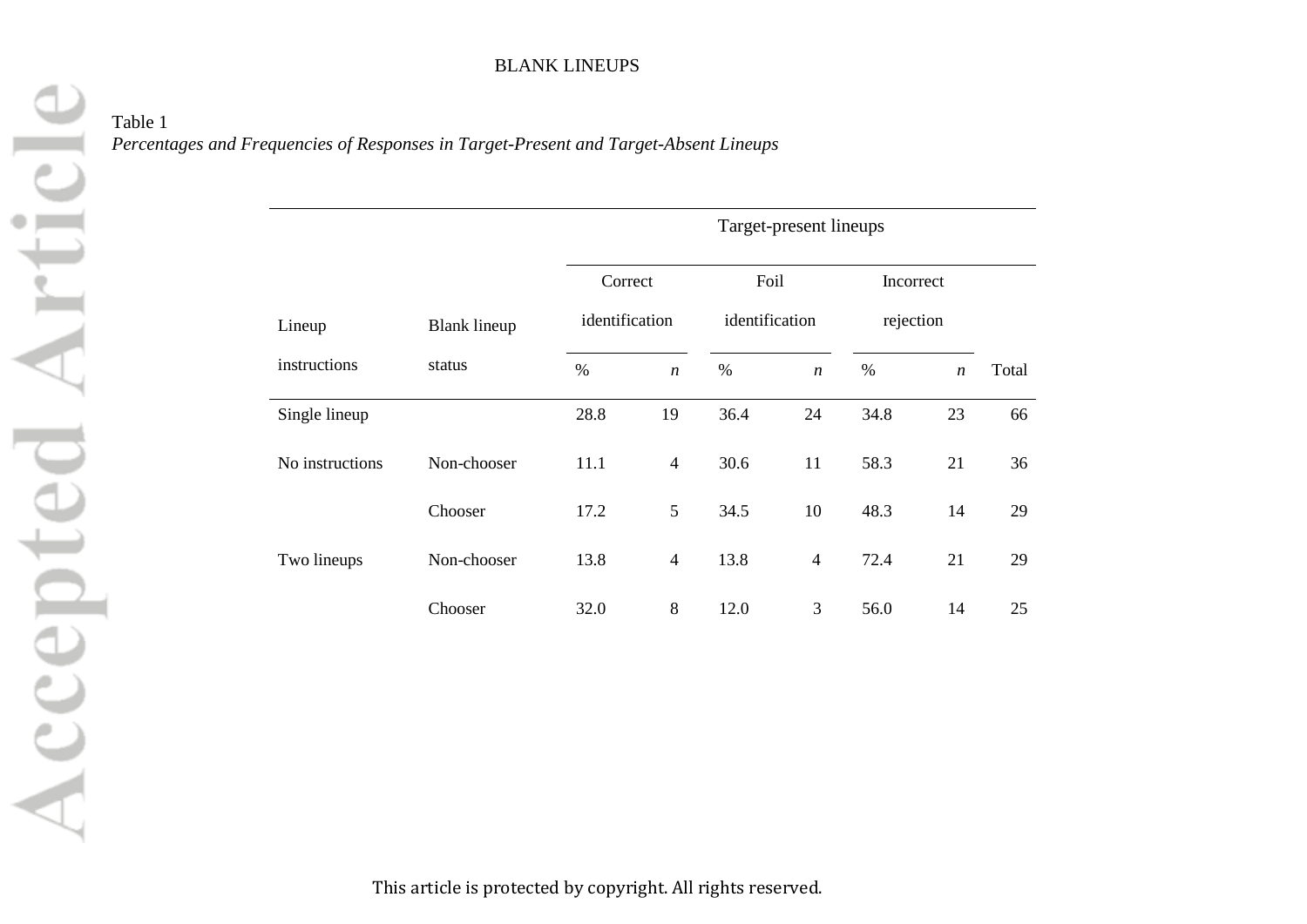| Series lineups | Non-chooser | 25.8 | 8              | 19.4 | 6              | 54.8 | 17  | 31  |
|----------------|-------------|------|----------------|------|----------------|------|-----|-----|
|                | Chooser     | 17.9 | 5 <sup>5</sup> | 28.6 | 8 <sup>8</sup> | 53.6 | 15  | 28  |
| Overall        |             | 21.7 | 53             | 27.0 | 66             | 51.2 | 125 | 244 |

# Target-absent lineups Foil identification Correct rejection % *n* % *n* Total Single lineup 53.8 35 46.2 30 65 No instructions Non-chooser 34.8 8 65.2 15 23 Chooser 19.0 4 81.0 17 21 Two lineups Non-chooser 28.1 9 71.9 23 32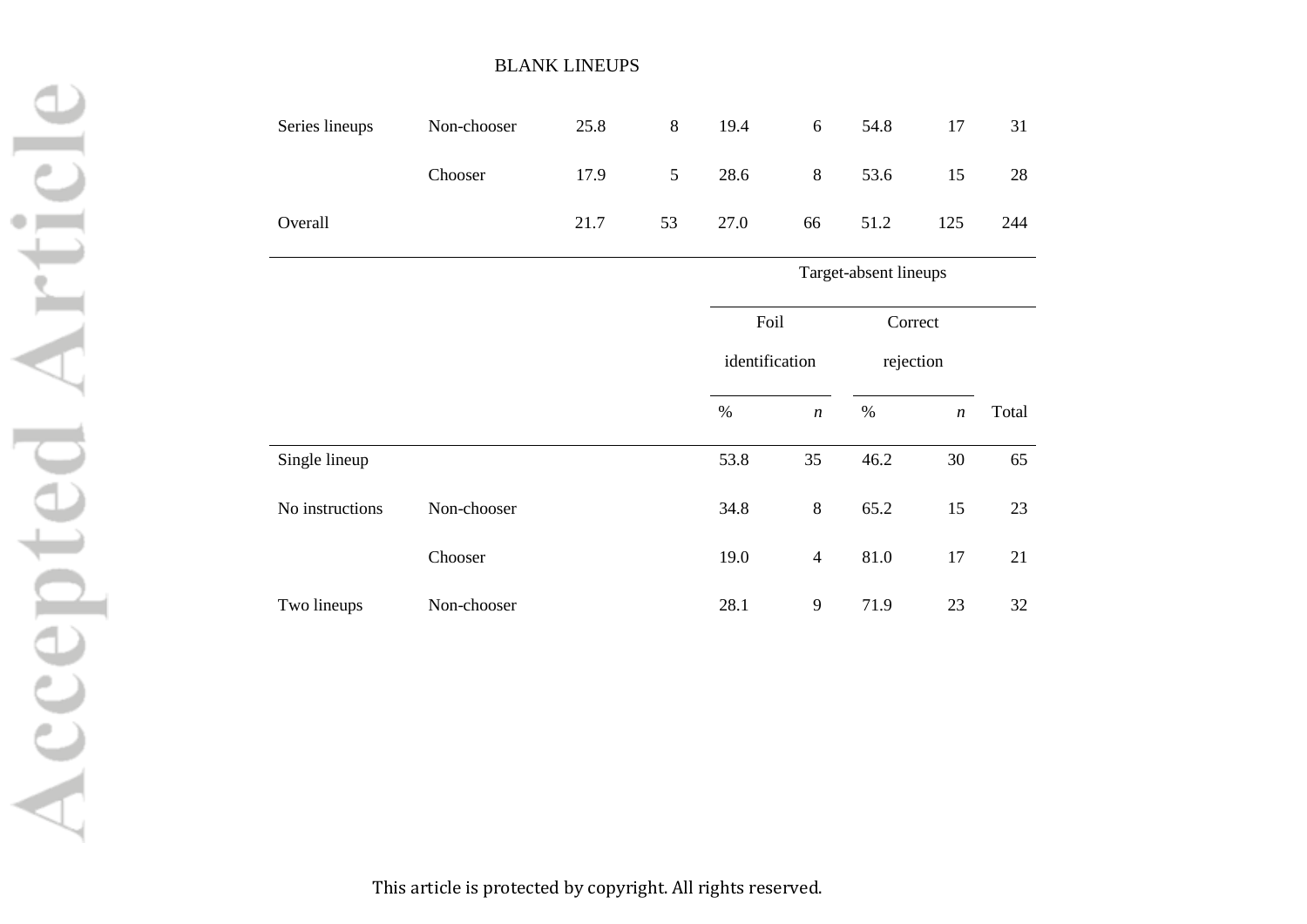|                | Chooser     | 32.1 | 9              | 67.9 | 19  | 28  |
|----------------|-------------|------|----------------|------|-----|-----|
| Series lineups | Non-chooser | 15.6 | 5 <sup>5</sup> | 84.4 | 27  | 32  |
|                | Chooser     | 35.3 | 6              | 64.7 | 11  | 17  |
| Overall        |             | 34.9 | 76             | 65.1 | 142 | 218 |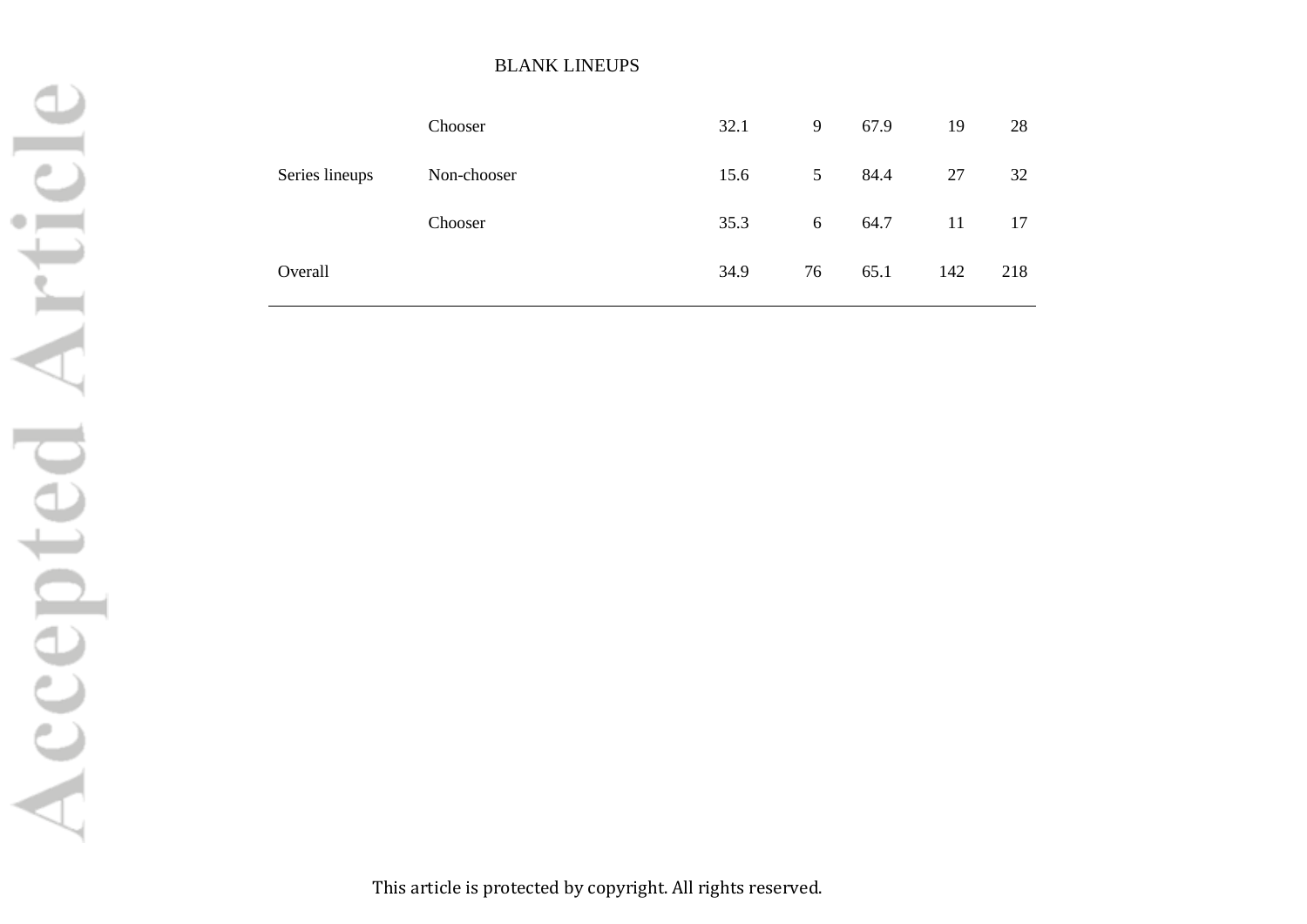# Table 2

*Proportions of different combinations of choosing across both lineups in the blank lineup conditions.*

|                 |               | Target-present Lineups |             |           |       |
|-----------------|---------------|------------------------|-------------|-----------|-------|
|                 | Reject-Reject | Reject-Pick            | Pick-Reject | Pick-Pick | Total |
| No instructions | .32(21)       | .23(15)                | .22(14)     | .23(15)   | 65    |
| Two lineups     | .39(21)       | .15(8)                 | .26(14)     | .20(11)   | 54    |
| Series Lineups  | .29(17)       | .24(14)                | .25(15)     | .22(13)   | 59    |
| Total           | .33(59)       | .21(37)                | .24(43)     | .22(39)   | 178   |
|                 |               | Target-absent Lineups  |             |           |       |
|                 | Reject-Reject | Reject-Pick            | Pick-Reject | Pick-Pick | Total |
| No instructions | .32(21)       | .23(15)                | .22(14)     | .23(15)   | 65    |
| Two lineups     | .39(21)       | .15(8)                 | .26(14)     | .20(11)   | 54    |
| Series Lineups  | .29(17)       | .24(14)                | .25(15)     | .22(13)   | 59    |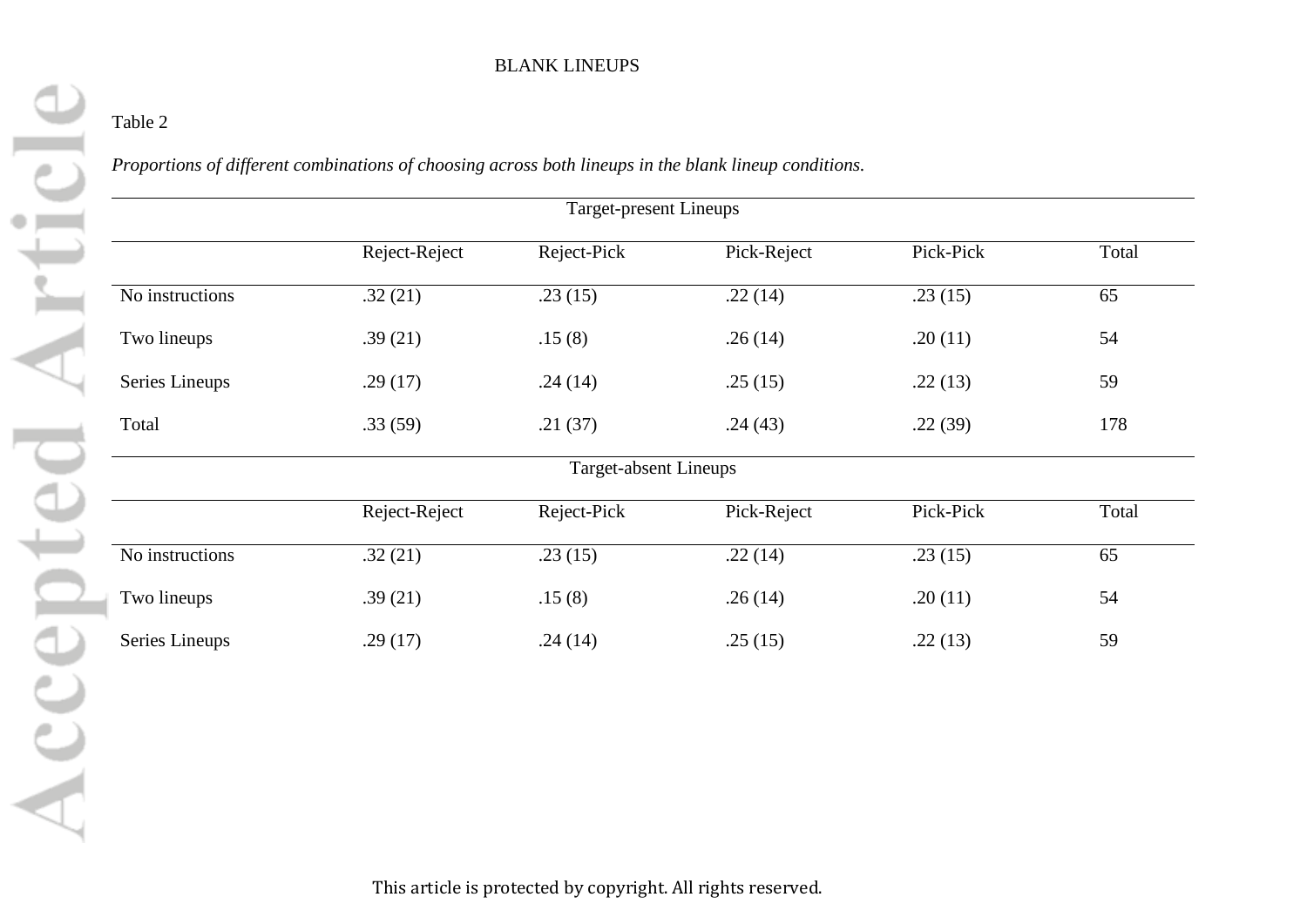|       |         | <b>BLANK LINEUPS</b> |         |         |     |
|-------|---------|----------------------|---------|---------|-----|
| Total | .33(59) | .21(37)              | .24(43) | .22(39) | 178 |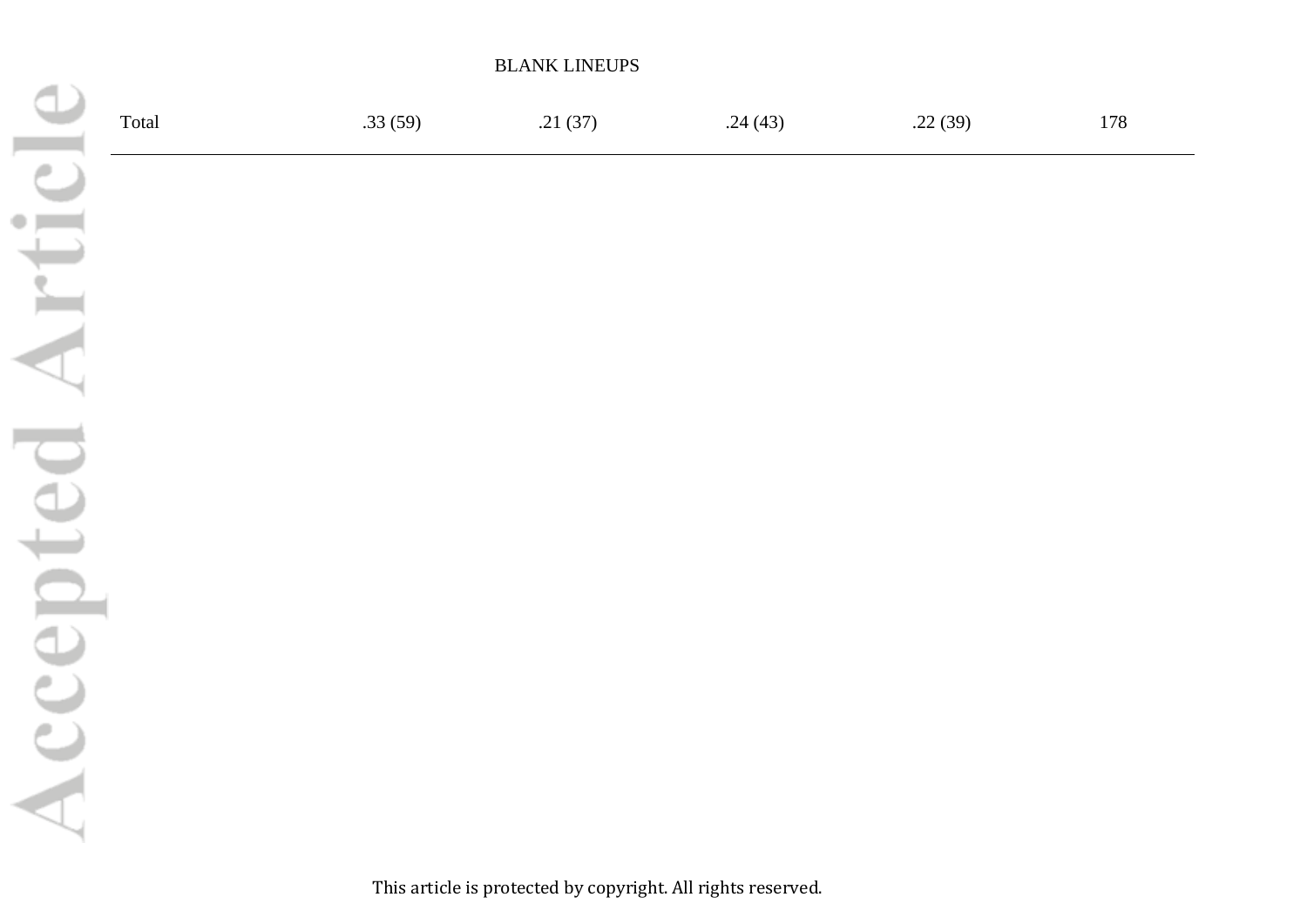# Table 3

*Accuracy rates and estimates of d′ and c and associated 95% inferential confidence intervals (95% ICIs). Each 95% ICI was calculated to compare initial non-choosers vs initial choosers within a specific lineup instruction condition. For each specific pairwise comparison of initial non-choosers vs initial choosers, non-overlapping intervals indicate a difference between conditions at the alpha = .05 level.*

| Instruction     | <b>Blank lineup</b> | Proportion correct   |      |                 |                  |                |
|-----------------|---------------------|----------------------|------|-----------------|------------------|----------------|
| condition       | status              | [95% CI]             | d'   | 95% ICI         | $\boldsymbol{c}$ | 95% ICI        |
| Single lineup   |                     | $.37$ [.30, .46]     | 0.93 |                 | 0.74             |                |
| No instructions | Non-chooser         | $.32$ [.22, .45]     | 0.45 | $[-0.12, 1.03]$ | 1.25             | [0.99, 1.50]   |
|                 | Chooser             | $.44$ [ $.31, .58$ ] | 0.98 | [0.45, 1.50]    | 1.11             | $0.90, 1.33$ ] |
| Two lineups     | Non-chooser         | $.44$ [ $.33, .57$ ] | 0.76 | [0.17, 1.34]    | 1.34             | [1.07, 1.61]   |
|                 | Chooser             | $.51$ [.38, .64]     | 1.37 | [0.90, 1.84]    | 0.98             | [0.75, 1.21]   |
| Series lineups  | Non-chooser         | $.56$ [.43, .67]     | 1.47 | [1.04, 1.90]    | 1.14             | [0.94, 1.34]   |
|                 | Chooser             | $.36$ [.23, .50]     | 0.80 | [0.25, 1.35]    | 1.09             | [0.85, 1.33]   |
|                 |                     |                      |      |                 |                  |                |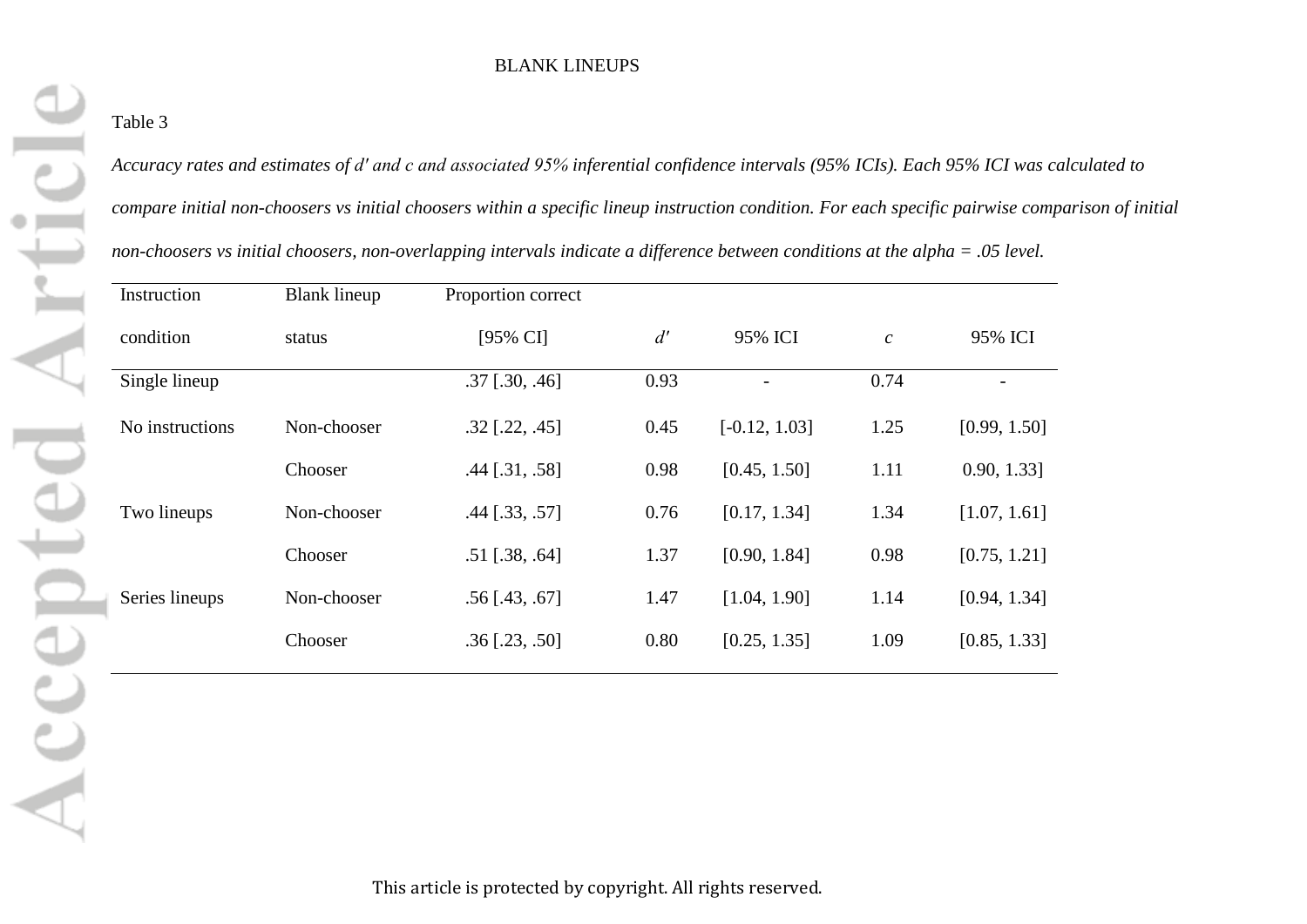# Table 4

*Diagnosticity Ratios for Suspect Identifications and effect size estimates (Cohen's* h) *for the difference between the proportion of correct suspect identifications from target-present lineups and the proportion of incorrect suspect identifications from target-absent lineups.*

| Lineup instructions | <b>Blank lineup</b><br>status | Diagnosticity ratio | Cohen's $h$ |  |
|---------------------|-------------------------------|---------------------|-------------|--|
| Single lineup       |                               | 3.21                | 0.52        |  |
| No instruction      | Non-chooser                   | 1.92                | 0.19        |  |
|                     | Chooser                       | 5.43                | 0.50        |  |
| Two lineups         | Non-chooser                   | 2.94                | 0.32        |  |
|                     | Chooser                       | 5.97                | 0.74        |  |
| Series lineups      | Non-chooser                   | 9.91                | 0.74        |  |